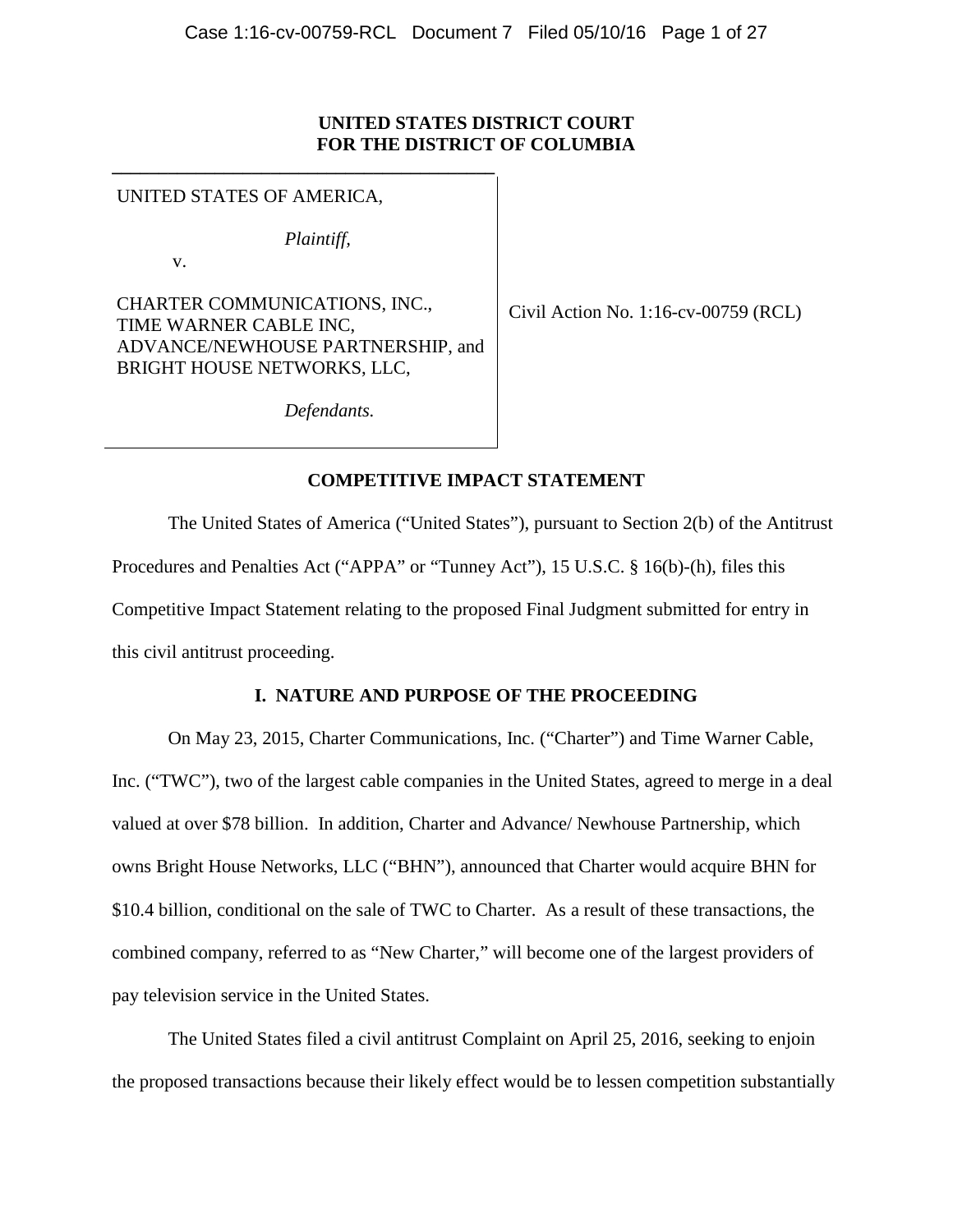### Case 1:16-cv-00759-RCL Document 7 Filed 05/10/16 Page 2 of 27

in numerous local markets for the timely distribution of professional, full-length video programming to residential customers ("video programming distribution") throughout the United States in violation of Section 7 of the Clayton Act, 15 U.S.C. § 18. Specifically, the Complaint alleges that the proposed merger would increase the ability and incentive of New Charter to use its leverage with video programmers to limit the access of online video distributors ("OVDs") to important content. These OVDs are increasingly offering meaningful competition to cable companies like Charter, and the loss of competition caused by the proposed merger likely would result in lower-quality services, fewer choices, and higher prices for consumers, as well as reduced investment and less innovation in this dynamic industry.

At the same time the Complaint was filed, the United States also filed a Stipulation and proposed Final Judgment, which are designed to eliminate the anticompetitive effects of the proposed merger. Under the proposed Final Judgment, which is explained more fully below, the Defendants will be prohibited from using their bargaining leverage with video programmers to inhibit the flow of video content to OVDs. The proposed Final Judgment will provide a prompt, certain, and effective remedy for consumers by preventing New Charter from using its leverage over programmers to harm competition. The United States and the Defendants have stipulated that the proposed Final Judgment may be entered after compliance with the APPA. Entry of the proposed Final Judgment would terminate this action, except that the Court would retain jurisdiction to construe, modify, or enforce the provisions of the proposed Final Judgment, and to punish and remedy violations thereof.

The proposed merger was also subject to review and approval by the Federal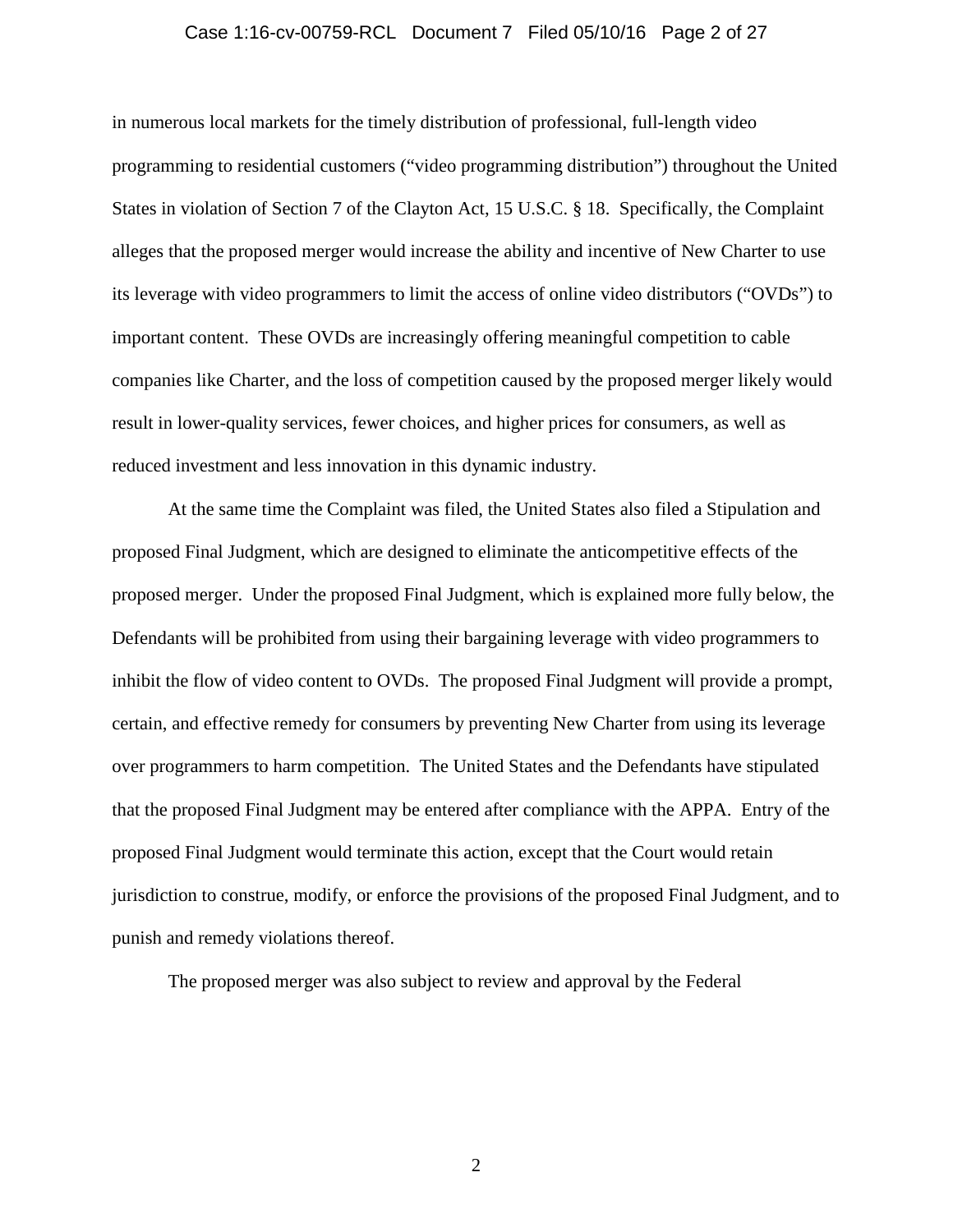Communications Commission ("FCC").<sup>1</sup> On May 5, 2016, the FCC adopted an order approving the transactions subject to certain conditions discussed below, and that order was released publicly on May 10, 2016. The Department and the FCC coordinated closely in their reviews of the proposed merger. The FCC's remedy is independent of the proposed Final Judgment and not subject to review in this proceeding.

### **II. DESCRIPTION OF THE EVENTS GIVING RISE TO THE ALLEGED VIOLATION**

#### **A. The Defendants and the Proposed Merger**

Charter is the third-largest cable company in the United States, and the sixth-largest multichannel video programming distributor ("MVPD") overall. Charter owns cable systems across 28 states, serving approximately 4.8 million residential broadband customers and 4.2 million residential video customers. Charter reported total revenues of around \$9.1 billion in 2014, approximately \$4.4 billion of which were derived from Charter's video business.

TWC is the second-largest cable company in the United States (behind only Comcast Corp.), and the fourth-largest MVPD in the country. TWC's cable systems serve approximately 11.7 million residential broadband and 10.8 million residential video customers in 30 states. TWC reported total revenues of approximately \$22.8 billion in 2014, around \$10.4 billion of which were derived from TWC's video business.

BHN is the sixth-largest incumbent cable company in the United States and the ninthlargest MVPD overall. It owns cable systems serving approximately 2 million video customers across six states, the majority of whom are located in the Orlando and Tampa-St. Petersburg, Florida areas. BHN is a wholly-owned subsidiary of Advance/Newhouse Partnership. Although

 $<sup>1</sup>$  Under the Communications Act, the FCC has jurisdiction to determine whether mergers</sup> involving the transfer of a telecommunications license are in the "public interest, convenience, and necessity." 47 U.S.C. § 310(d).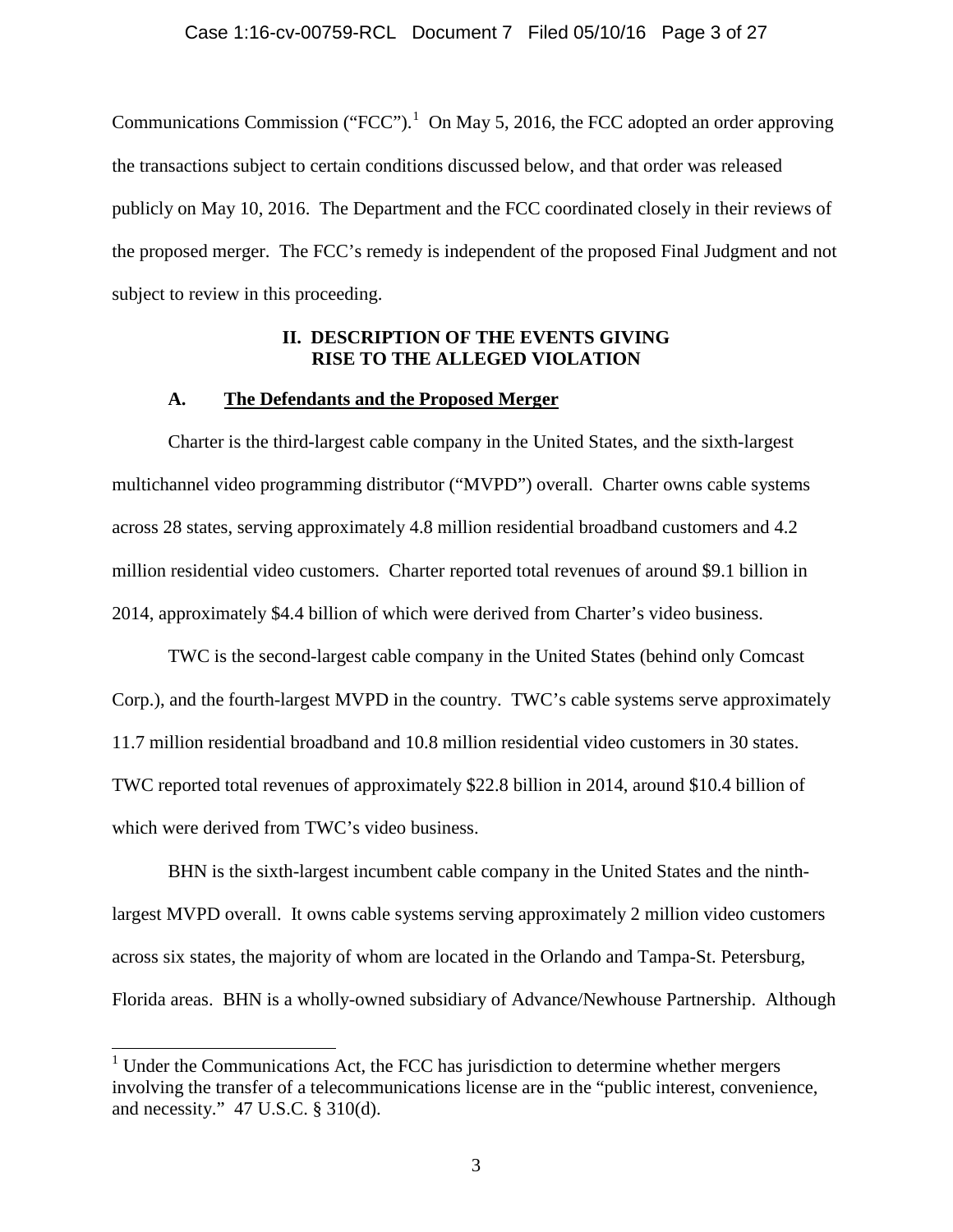### Case 1:16-cv-00759-RCL Document 7 Filed 05/10/16 Page 4 of 27

the Advance/Newhouse Partnership retains the authority to manage BHN, it has entered into agreements by which TWC performs certain functions for BHN, including the procurement of cable programming. In 2014, BHN generated total revenues of around \$3.7 billion, approximately \$1.5 billion of which were derived from its video business.

The proposed transactions combining Charter, TWC, and BHN into New Charter, as initially agreed to by the Defendants on May 23, 2015, would lessen competition substantially in numerous local markets for video programming distribution. These transactions are the subject of the Complaint and proposed Final Judgment filed by the United States on April 25, 2016.

### **B. The Structure of the Video Programming Distribution Industry**

The video programming distribution industry operates at two distinct levels. At the "upstream" level, video programmers license their content to video programming distributors – both OVDs and traditional MVPDs including Charter, TWC, and BHN. At the "downstream" level, the video programming distributors then sell subscriptions to various packages of that content and deliver the content to residential customers.



#### **1. Video Programmers**

Video programmers produce themselves, or acquire from other copyright holders, a collection of professional, full-length programs and movies. These video programmers then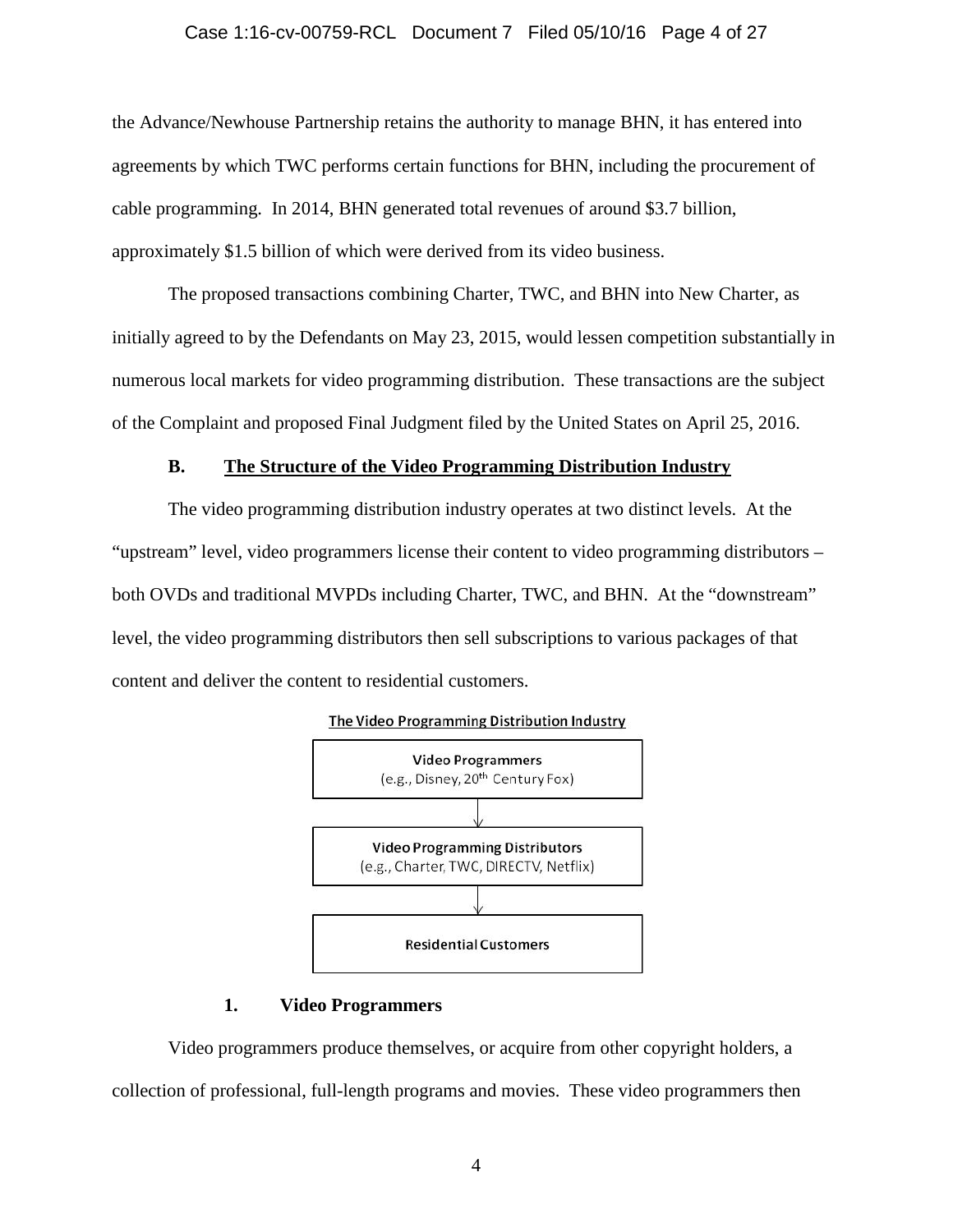#### Case 1:16-cv-00759-RCL Document 7 Filed 05/10/16 Page 5 of 27

typically aggregate this content into branded networks (*e.g.*, NBC or The History Channel) that provide a 24-hour schedule that is attractive to consumers. Large video programmers often own multiple individual networks. For instance, The Walt Disney Company owns the ABC broadcast network as well as many cable networks such as ESPN and The Disney Channel.

In order to acquire the rights to distribute each network, video programming distributors pay the video programmer a license fee, generally on a per-subscriber basis. These license fees are an important revenue stream for video programmers. Most of the remainder of their revenues comes from fees for advertisements placed on their networks.

Video programmers rely on video programming distributors – both MVPDs and OVDs – to reach consumers. Unless a video programmer obtains carriage in the packages of video programming distributors that reach a sufficient number of consumers, the programmers will be unable to earn enough revenue in licensing or to attract enough advertising revenue to generate a return on their investments in content. For this reason, video programmers prefer to have as many video programming distributors as possible carry their networks, and particularly seek out the largest MVPDs that reach the most customers. If the programmer is unable to agree on acceptable terms with a particular distributor, the programmer's content will not be available to that distributor's customers. This potential consequence gives the largest MVPDs significant bargaining leverage in their negotiations with programmers.

#### **2. Multichannel Video Programming Distributors**

 Traditional video programming distributors include incumbent cable companies such as Charter and TWC; direct broadcast satellite ("DBS") providers such as DirecTV and DISH Network; telephone companies ("telcos") that offer video services such as Verizon and AT&T;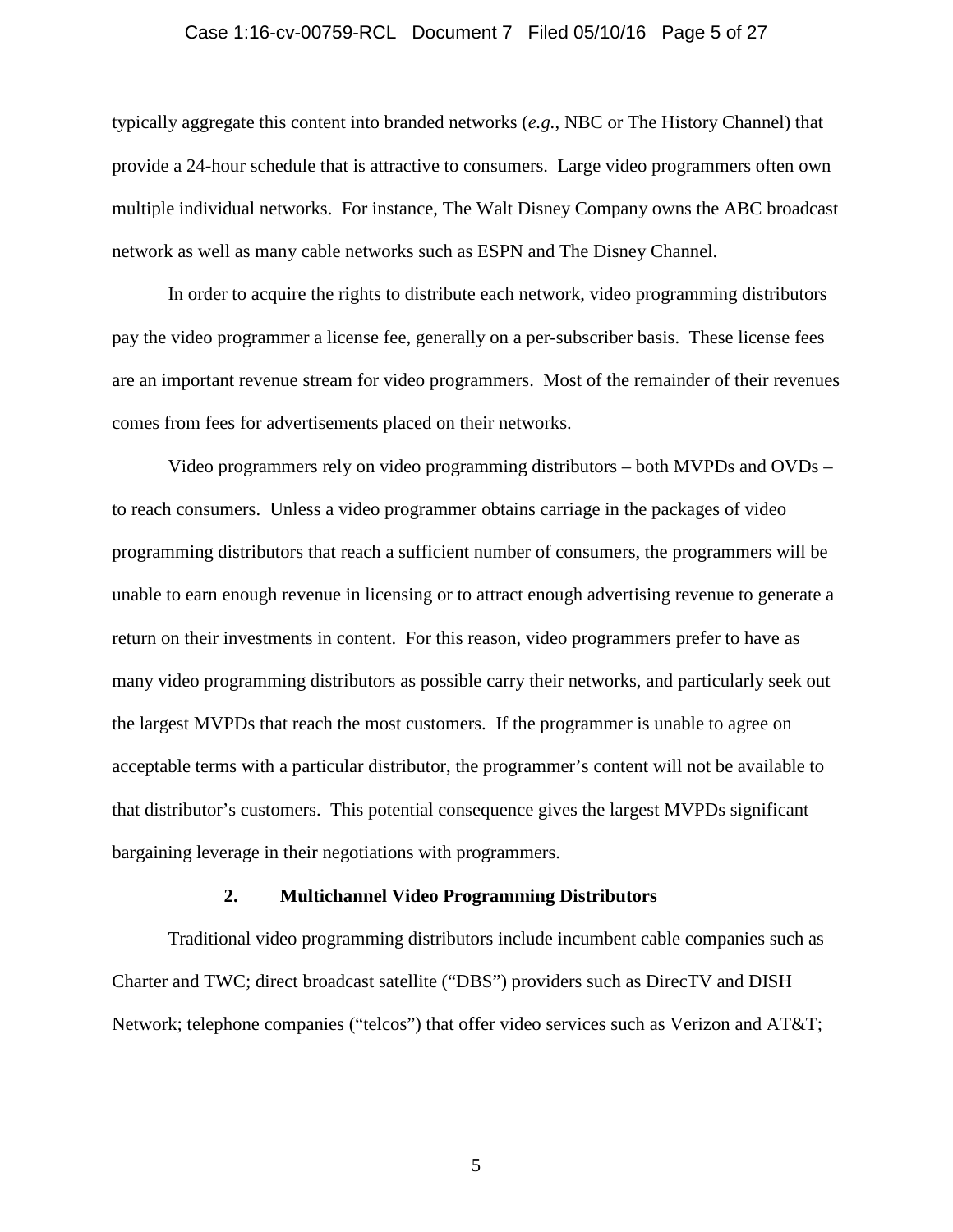#### Case 1:16-cv-00759-RCL Document 7 Filed 05/10/16 Page 6 of 27

and overbuilders such as Google Fiber and RCN. $<sup>2</sup>$  These distributors are referred to collectively</sup> as MVPDs. MVPDs typically offer hundreds of channels of professional video programming to residential customers for a monthly subscription fee.

#### **3. Online Video Programming Distributors**

 OVDs are relatively recent entrants into the video programming distribution market. They deliver a variety of live and/or on-demand video programming over the Internet, whether streamed to Internet-connected televisions or other devices, or downloaded for later viewing. OVDs today include services like Netflix, Hulu, Amazon Prime Instant Video, and Sling TV, although, as discussed in more detail below, their content selection and business models vary greatly. Unlike MVPDs, OVDs do not own distribution facilities and are dependent upon broadband Internet access service providers, including incumbent cable companies such as Charter and TWC, for the delivery of their content to viewers.

### **C**. **The Relevant Market and Market Concentration**

The Complaint alleges that video programming distribution constitutes a relevant product market and line of commerce under Section 7 of the Clayton Act, 15 U.S.C. § 18. The market for video programming distribution includes both traditional MVPDs and their newer OVD rivals.

 Consumers purchase video programming distribution services from among those distributors that can offer such services directly to their home. The DBS operators, DirecTV and DISH, can reach almost any customer in the continental United States who has an unobstructed line of sight to their satellites. OVDs are available to any consumer with an Internet service sufficient to deliver video of an acceptable quality. In contrast, wireline-based distributors such

 $2$  Overbuilders are providers who have constructed an additional wired network to residential consumers for offering video and broadband service (*i.e.*, they have "built over" the cable and phone company networks).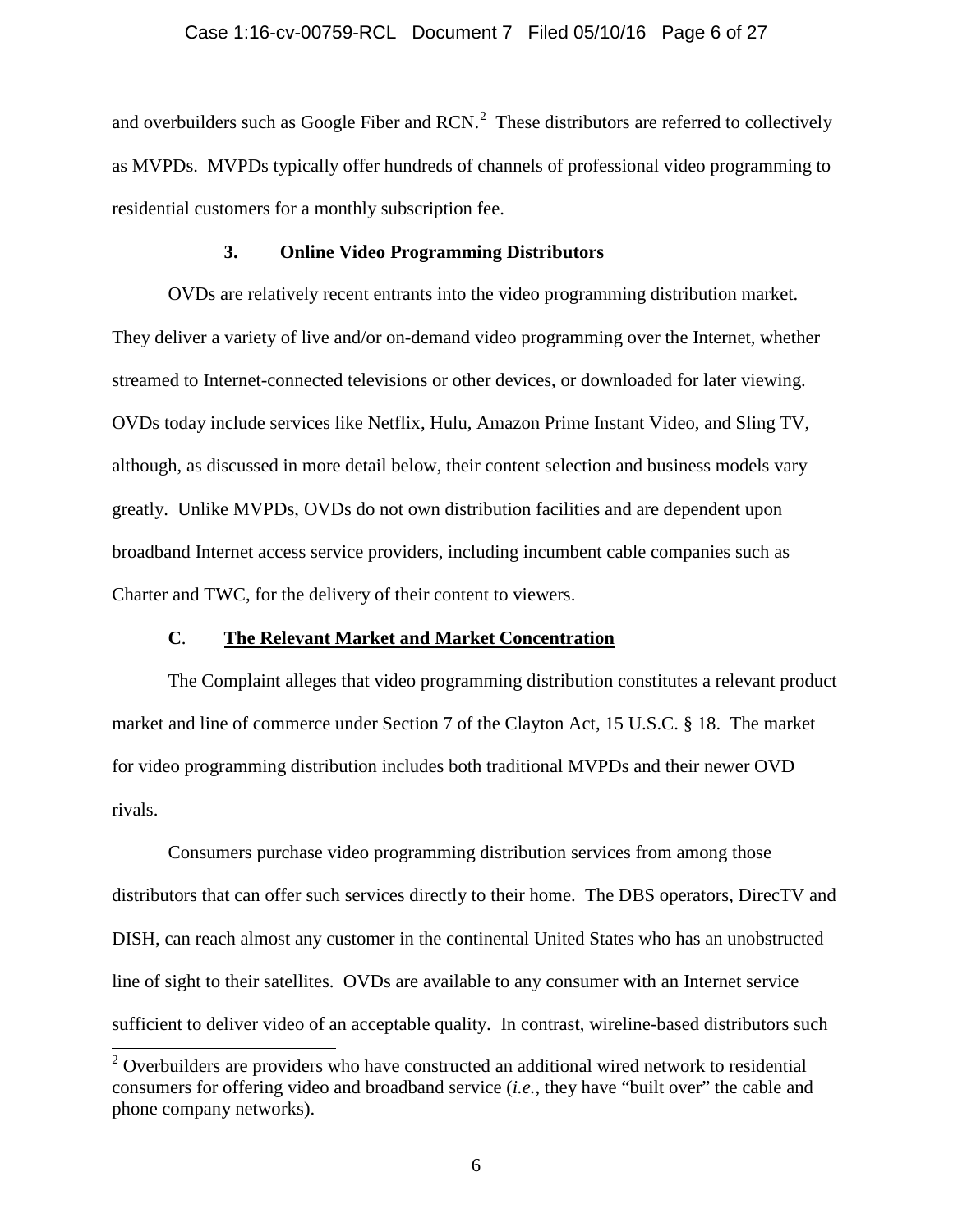#### Case 1:16-cv-00759-RCL Document 7 Filed 05/10/16 Page 7 of 27

as cable companies and telcos generally must obtain a franchise from local, municipal, or state authorities in order to construct and operate a wireline network in a specific area, and then build lines to homes in that area. A consumer cannot purchase video programming distribution services from a wireline distributor operating outside its franchise area because the distributor does not have the facilities to reach the consumer's home. Thus, although the set of video programming distributors able to offer service to individual consumers' residences is generally the same within each local community, the set can differ from one local community to another.

 According to the Complaint, each local community whose residents face the same competitive choices in video programming distribution comprises a geographic market and section of the country under Section 7 of the Clayton Act, 15 U.S.C. § 18. The geographic markets relevant to this action are the numerous local markets throughout the United States where either Charter, TWC, or BHN is the incumbent cable operator – an area encompassing 48 million U.S. television households located across 41 states. However, because OVDs typically offer services nationwide, the Complaint alleges that anticompetitive effects of the proposed merger likely extend to the entire United States.

 The incumbent cable companies are often the largest video distribution provider in their respective local territories; the Defendants' market shares, for example, exceed 50 percent in many local markets in which they operate. The DBS providers, DirecTV and DISH Network, account for an average of about one third of video programming subscribers combined in any given local market. The telcos, including AT&T and Verizon, have market shares as high as 40 percent in the communities they have entered, but they are only available in limited areas and account for about 10 percent of video programming customers nationwide. Overbuilders such as Google Fiber can also have moderately high shares in particular local markets, but their services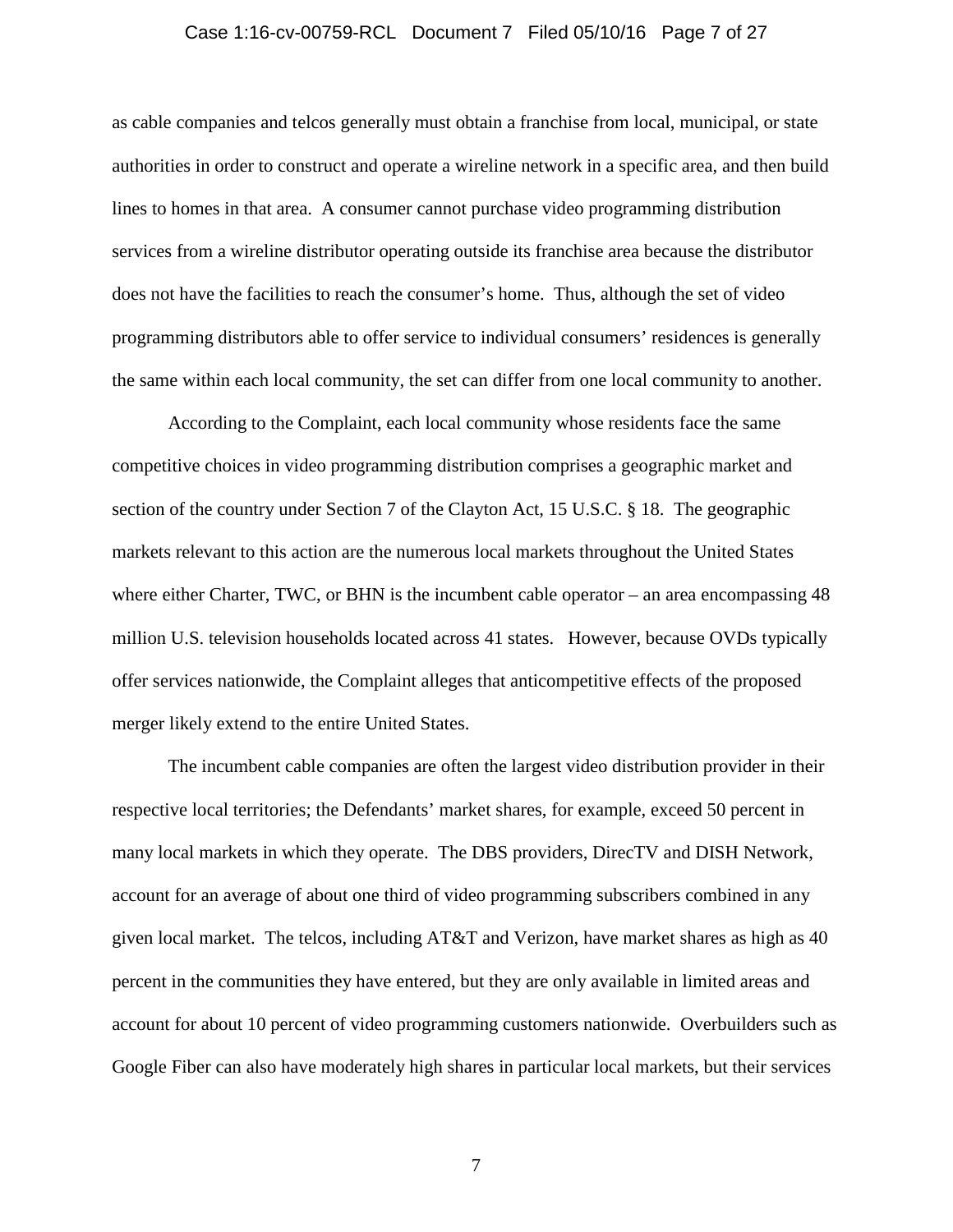#### Case 1:16-cv-00759-RCL Document 7 Filed 05/10/16 Page 8 of 27

are only available in a small number of areas and they account for fewer than two percent of nationwide video programming distribution subscribers.

Although OVDs have acquired a significant number of customers over the last several years, most of these customers also purchase traditional MVPD subscriptions. As a result, OVDs currently have a small share of video programming distribution market revenues – likely around 5%.

### **D**. **Emerging Competition from OVDs in the Relevant Market**

#### **1. OVD Business Models and Participants**

 OVDs have developed a number of different business models for delivering content to consumers. Several OVDs, including Netflix, Amazon Prime Instant Video, and Hulu Plus, offer "subscription video on demand" ("SVOD") services where consumers typically obtain access to a wide library of movies, past-season television shows, and original content for a subscription fee.<sup>3</sup> In addition, some individual cable programmers, such as CBS and HBO, have begun offering their content directly to consumers on an SVOD basis. For example, HBO's service, branded HBO NOW, provides subscribers who pay a monthly fee with access to the same HBO content over the Internet that they would receive through a subscription to HBO as part of an MVPD package.

In contrast to these SVOD providers, a few OVDs have recently begun offering MVPDlike bundles of live, scheduled content to consumers over the Internet. In early 2015, DISH launched Sling TV, a monthly subscription service that provides customers access to many of the same cable networks that are available through traditional MVPDs. Sony has launched a similar service called PlayStation Vue. Unlike SVODs, these "virtual" MVPDs ("vMVPDs") provide

<sup>&</sup>lt;sup>3</sup> Hulu also offers current-season content from various television networks on an ad-supported basis for no subscription fee.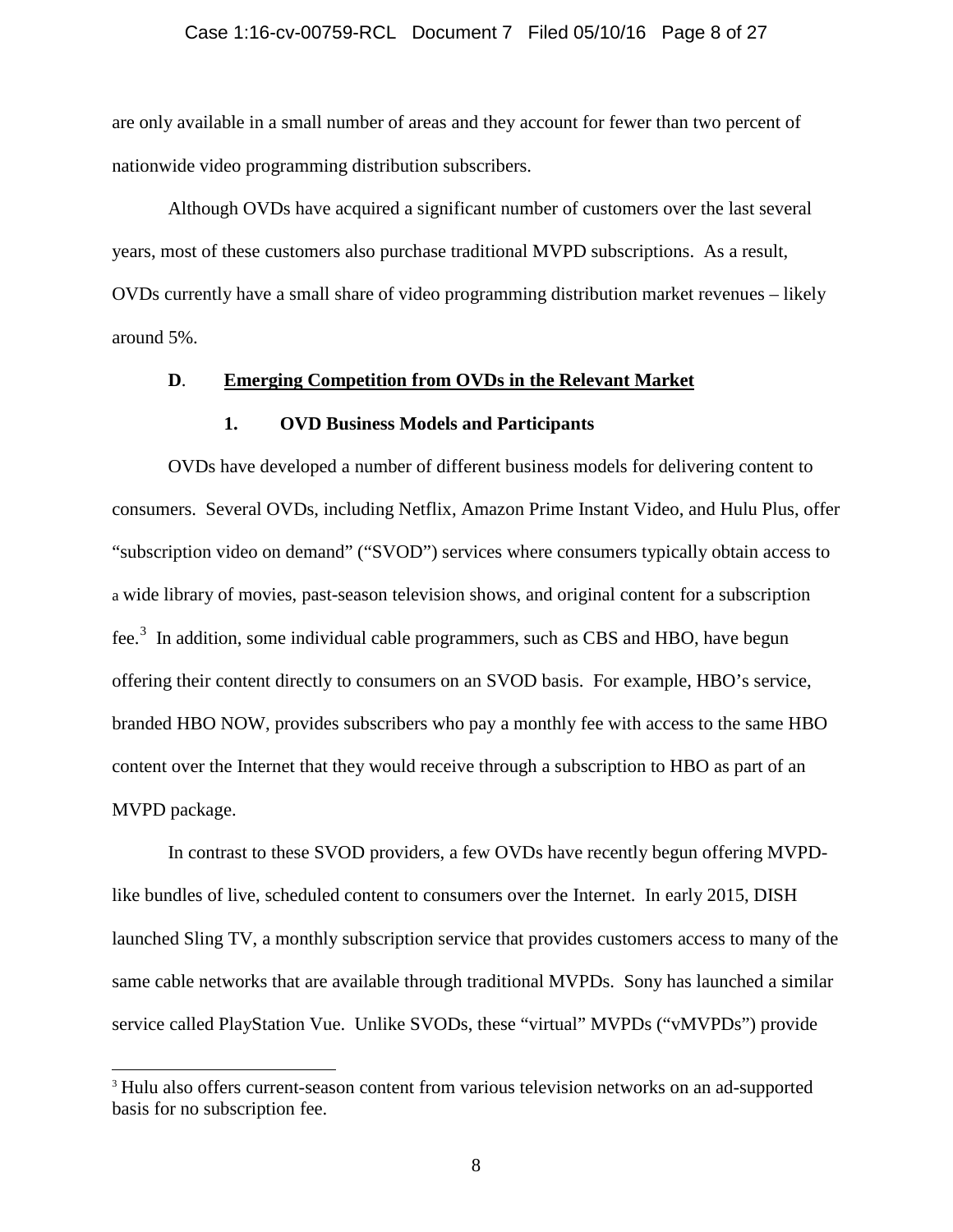### Case 1:16-cv-00759-RCL Document 7 Filed 05/10/16 Page 9 of 27

customers the ability to watch live sports and news programming, as well as other scheduled entertainment programming, at the same time it is available on traditional MVPDs.

### **2. The Effects of OVD Development on Traditional MVPDs**

As OVDs have developed new business models and obtained a wider array of attractive video content, they have started to become closer substitutes for traditional MVPD services. Although many consumers treat OVD services as a complement to traditional MVPD service – for example, purchasing services from an SVOD like Netflix to access past season content and Netflix's original content but subscribing to an MVPD for live and current-season content – some are already using OVDs as substitutes for at least a portion of their video consumption. These consumers buy smaller content packages from traditional MVPDs, decline to take certain premium channels, or purchase fewer VOD offerings, and instead substitute content from OVDs, a practice known as "cord-shaving." In addition, a small, but growing number of MVPD customers are "cutting the cable cord" completely, using one or more OVDs as a replacement for their MVPD service. Finally, some younger consumers are emerging as "cord nevers" who do not seek out an MVPD subscription in the first place.

 Absent interference from the established MVPDs, OVDs are likely to continue to grow, and to become stronger competitors to MVPDs. Moreover, to the extent that OVDs continue to develop services that more closely resemble those offered by traditional MVPDs, such as the live programming offered by vMVPDs or the current season content offered by certain SVODs, traditional MVPDs will likely face greater substitution to OVD services. To this end, the Defendants' internal documents show that they have typically been comparatively less concerned about competition from certain SVOD providers, like Netflix, that do not offer live or current-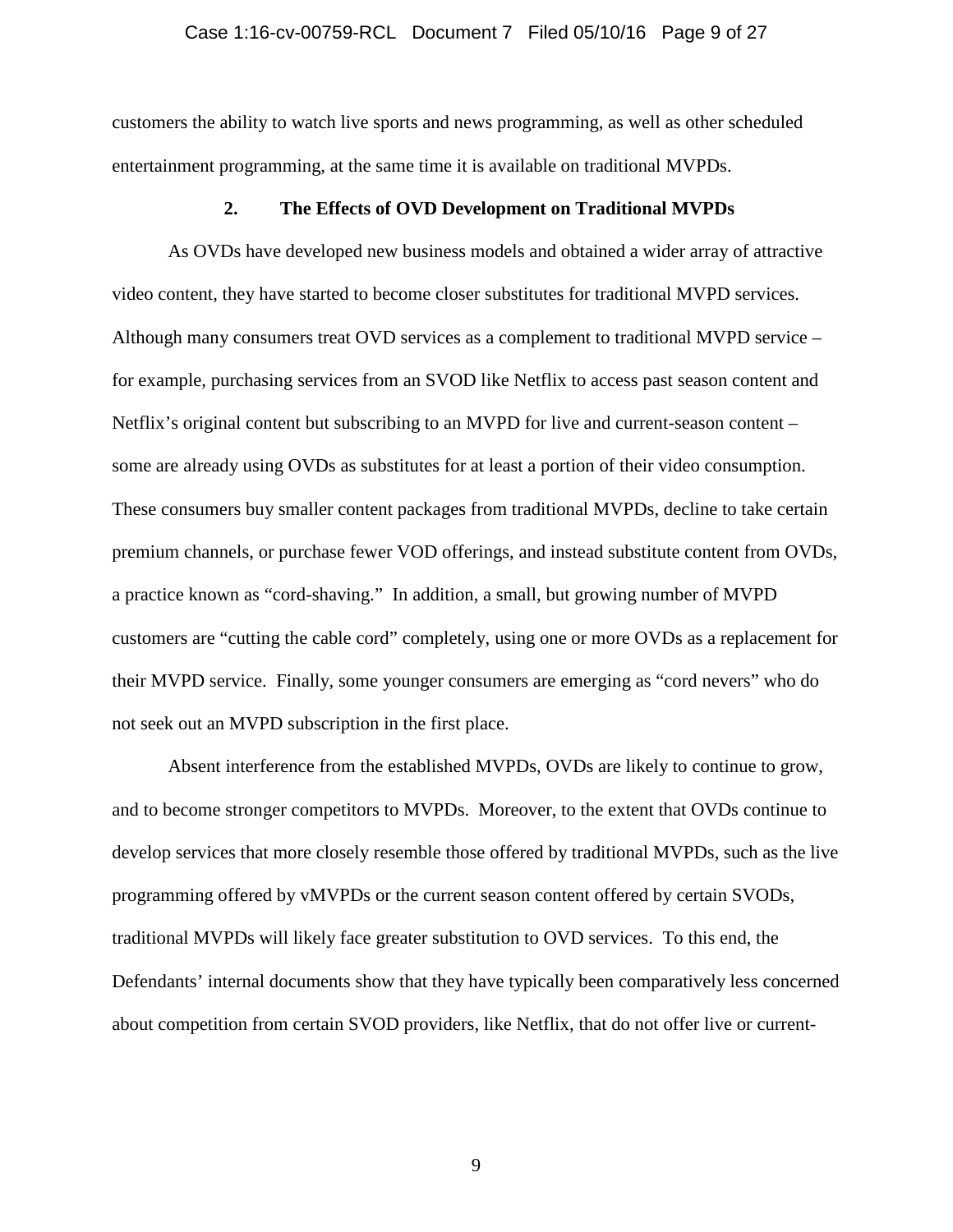### Case 1:16-cv-00759-RCL Document 7 Filed 05/10/16 Page 10 of 27

season programming, and more concerned by the threat posed by vMVPDs like Sling TV and SVODs like HBO NOW that offer current season content.

#### **3. Traditional MVPDs' Responses to the Growth of OVDs**

The Defendants and many other MVPDs recognize the threat that the growth of OVDs pose to their video distribution businesses. Numerous internal documents reflect the Defendants' assessment that OVDs are growing quickly and pose a competitive threat to traditional forms of video programming distribution. MVPDs have responded to this growth in various ways. To keep their customers from migrating some or all of their viewing to OVDs, many MVPDs, including the Defendants, have introduced new and less expensive packages with smaller numbers of channels, increased the amount of content available on an on-demand basis, and made content available to subscribers on devices other than traditional cable set-top boxes. At the same time, however, some MVPDs have sought to restrain nascent OVD competition directly by exercising their leverage over video programmers to restrict video programmers' ability to license content to OVDs. As alleged in the Complaint, and explained in more detail below, TWC has been an industry leader in seeking such restrictions, and the formation of New Charter will create an entity with an increased ability and incentive to do so.

### **E**. **The Anticompetitive Effects of the Proposed Merger**

 $\overline{a}$ 

 Although Defendants do not compete to provide video distribution services to consumers in the same local geographic markets, the Clayton Act is also concerned with mergers that threaten to reduce the number or quality of choices available to consumers by increasing the merging parties' incentive or ability to engage in conduct that would foreclose competition.<sup>4</sup> For

<sup>4</sup> *See Brown Shoe Co. v. United States*, 370 U.S. 294, 317 (1962) (noting that the Clayton Act intended to make illegal "not only [] mergers between actual competitors, but also [] vertical and conglomerate mergers whose effect may tend to lessen competition in any line of commerce in any section of the country."); *FTC v. Procter & Gamble Co.*, 386 U.S. 568, 577 (1967) ("All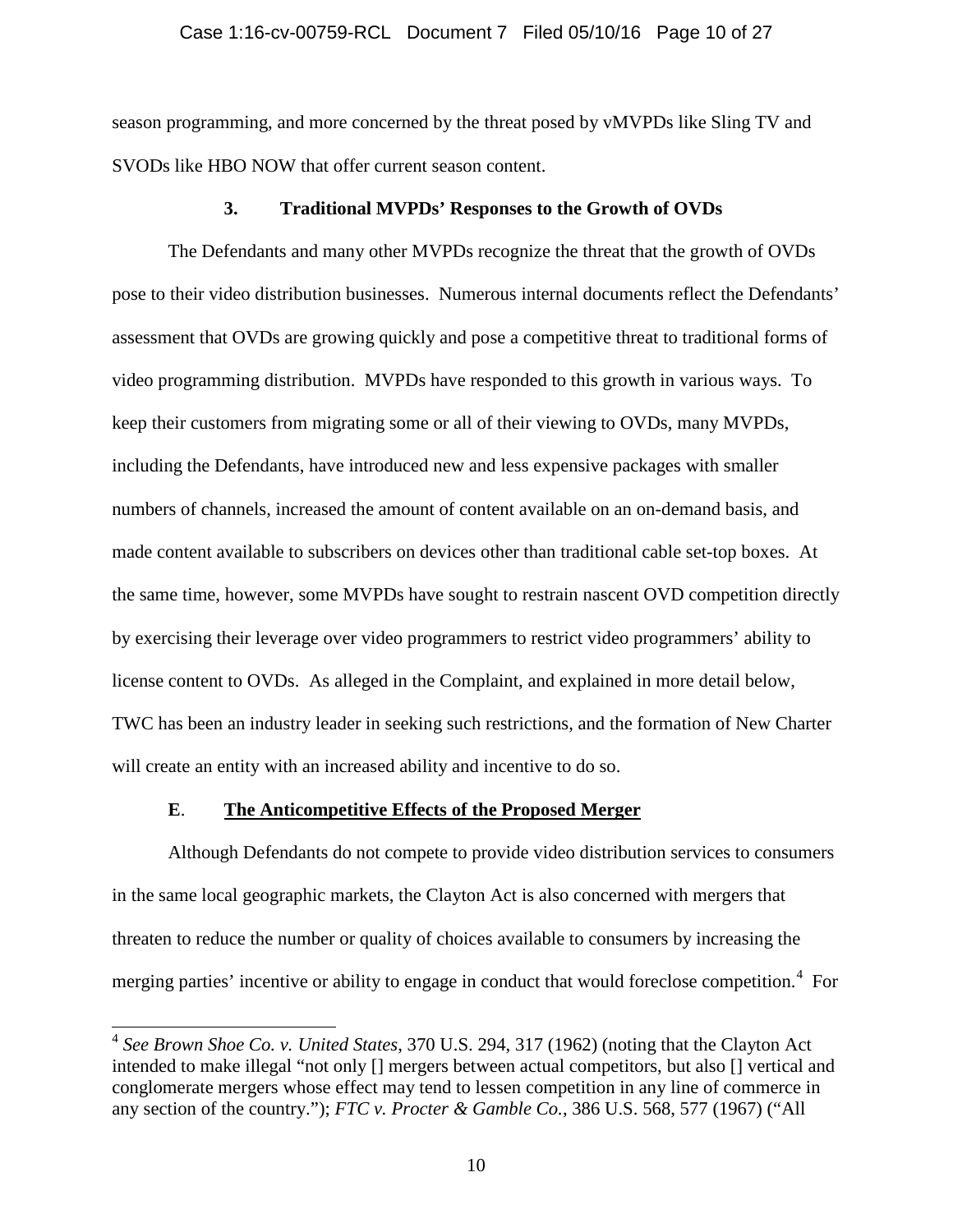## Case 1:16-cv-00759-RCL Document 7 Filed 05/10/16 Page 11 of 27

example, a merger may create, or substantially enhance, the ability or incentive of the merged firm to protect its market power by denying or raising the price of an input to the firm's rivals.

As alleged in the Complaint, New Charter will be significantly larger than each of the Defendants individually, and thus will have a greater incentive and ability to use its bargaining power with video programmers to protect its market power in the local markets for video programming distribution. Specifically, following the merger, New Charter will be the one of the largest MVPDs in the country, with over 17 million subscribers in 41 states, and will therefore be a critical distribution channel for video programmers. The Complaint alleges that this greater scale will give New Charter more leverage to demand that programmers agree to limit their distribution to OVDs, enabling the merged firm to increase barriers to entry for OVDs or otherwise make OVDs less competitive.

 The Complaint also alleges that New Charter will have increased incentive to engage in such behavior because it will stand to lose substantially more profits than Charter, TWC, and BHN individually if OVDs take business from traditional MVPDs, and it will internalize more of the benefits of harming OVDs. The Defendants' specific means for foreclosing OVDs – ADM clauses and other restrictive contracting provisions – are discussed in more detail below.

### **1. TWC Is the Industry Leader in Imposing ADMs and Other Restrictive Programming Clauses that Limit Video Programmers' Rights to License to OVDs**

Video programmers sign lengthy licensing agreements with distributors that establish the terms on which the distributors will carry the programmers' networks. Sometimes, these licensing agreements include restrictions on the other distributors to whom the programmer may license content, or on other ways the programmer may make the content available to consumers.

mergers are within the reach of § 7, and all must be tested by the same standard, whether they are classified as horizontal, vertical, conglomerate.").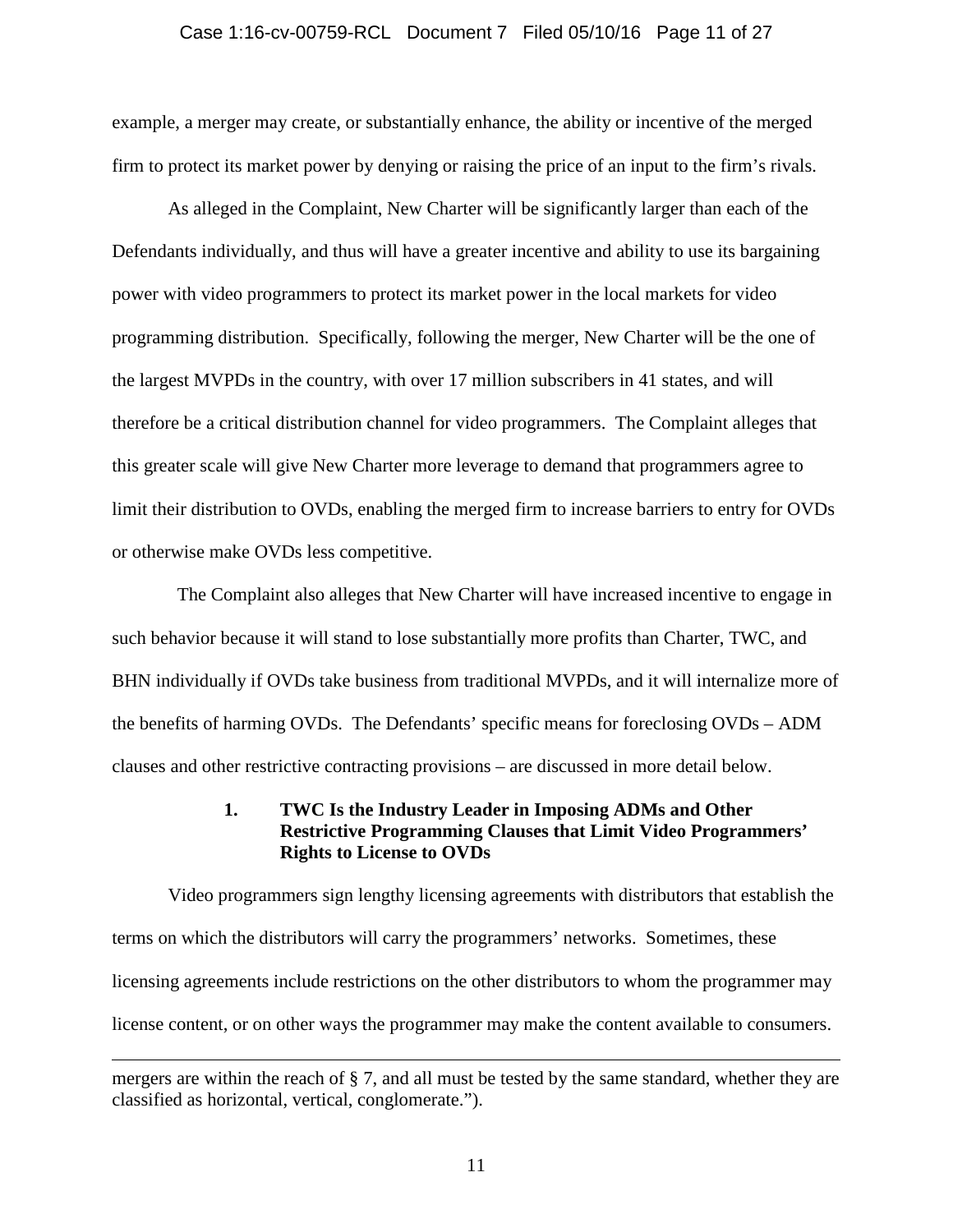## Case 1:16-cv-00759-RCL Document 7 Filed 05/10/16 Page 12 of 27

One type of restriction is often referred to in the industry as an "alternative distribution means" ("ADM") clause. ADM clauses take many forms, and in some cases can have significant consequences for programmers' ability to license to OVDs. For example, some ADMs prohibit a video programmer from licensing content to OVDs for an extended period of time after the content is first aired on traditional MVPDs – permanently blocking OVDs from being able to offer current-season content from those programmers. Other ADMs prohibit the programmer from licensing content to OVDs unless the OVDs meet a number of strict (and sometimes elaborate) criteria that can be difficult to satisfy.<sup>5</sup>

 TWC has been the most aggressive MVPD at seeking and obtaining restrictive ADM clauses in recent years. The Department's review of hundreds of programming contracts and ordinary course business documents revealed that TWC has obtained numerous ADMs that limit distribution to paid OVDs. Other distributors, by contrast, have rarely, if ever, sought or obtained such clauses, or have only obtained ADMs that are much less restrictive. TWC's success in seeking and obtaining ADMs is likely attributable in part to its bargaining leverage over video programmers; although such programmers might disfavor such restrictions because they require the programmer to forsake opportunities to earn revenues from OVDs, they are more likely to agree to a large MVPD such as TWC's demand to include them because they do not want to lose access to TWC's millions of cable subscribers.

The Department's investigation further suggested that TWC may be the most aggressive at obtaining such clauses because, other than Comcast, TWC has more to lose from the expansion of OVDs than any other traditional MVPD. Although Comcast also has substantial

<sup>&</sup>lt;sup>5</sup> For instance, an ADM in one MVPD's contract with a video programmer prohibited the programmer from licensing to any OVD unless that OVD offered a package that included thirtyfive channels, including at least two channels each from three out of a list of six large video programmers.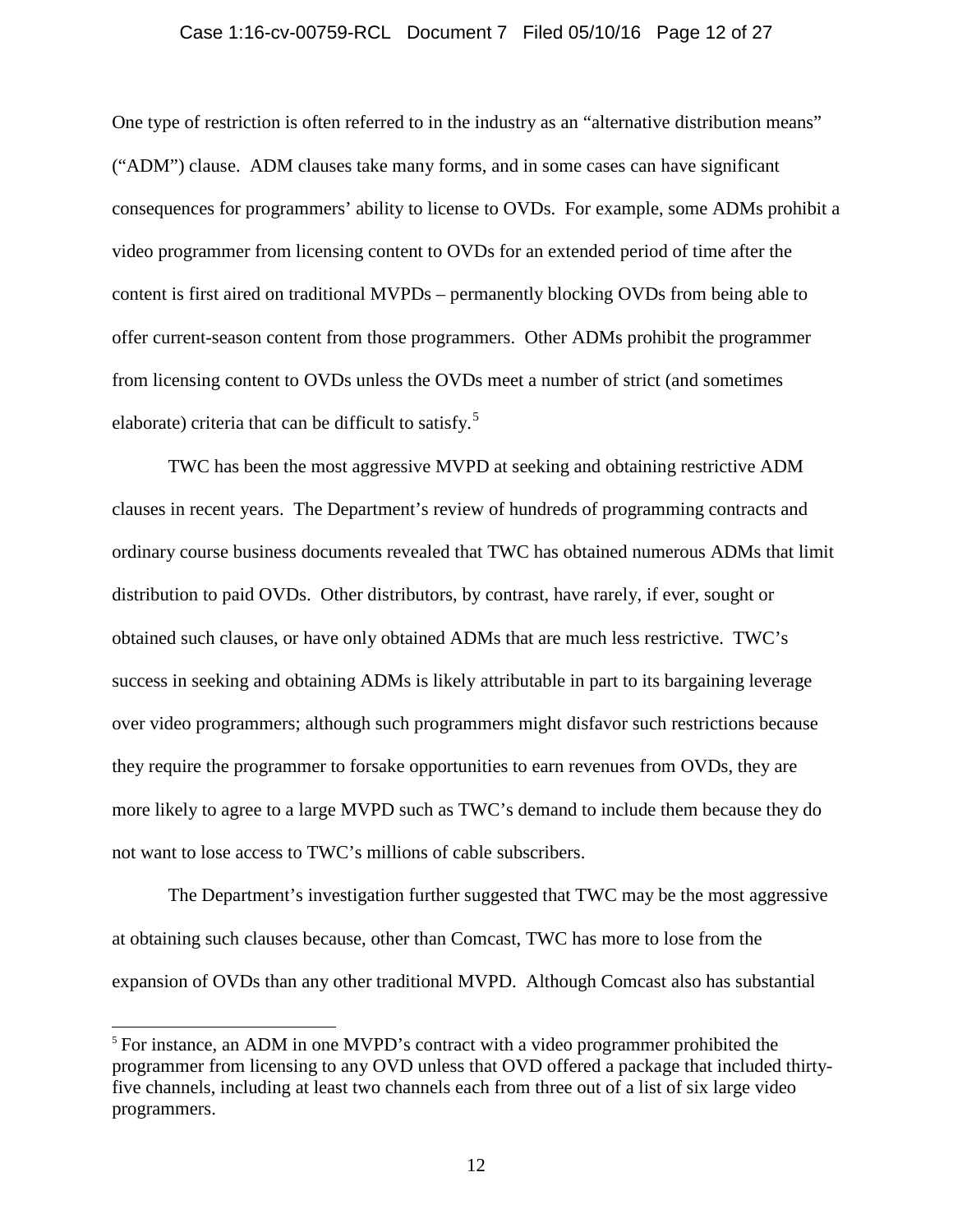## Case 1:16-cv-00759-RCL Document 7 Filed 05/10/16 Page 13 of 27

video profits at risk, it is prohibited from entering into or enforcing any provisions that restrict distribution to OVDs under the terms of a consent decree entered in *United States v. Comcast*  Corp.<sup>6</sup> By contrast, distributors with fewer subscribers than TWC have less to lose from the expansion of OVDs, and, in some cases, may actually support OVD expansion because they make little or no profit margin on their video distribution businesses and would prefer to improve the attractiveness of their broadband Internet access services. Meanwhile, the two DBS providers, DISH and DirecTV, have historically been comparable to TWC in size, but because of their different distribution technology and their customer demographics, may perceive a lower threat from OVDs. In fact, DISH is offering an OVD service of its own – Sling TV – and DirecTV recently announced plans to offer a similar OVD service.

## **2. The Proposed Transaction Increases New Charter's Ability and Incentive to Obtain ADMs and Other Restrictive Programming Clauses**

The number and scope of the ADMs that TWC obtained prior to the merger suggests that TWC believes that these ADM clauses are worth whatever consideration it must provide video programmers in return. After the merger, New Charter, with over 17 million video subscribers in 41 states, will have even more leverage than TWC to demand that programmers agree to ADMs. Given the importance of New Charter as a distribution channel, programmers will be less likely to risk losing access to New Charter's considerable subscriber base – which is almost 60 percent larger than TWC alone – and will be more likely to accept to New Charter's demands. Moreover, since New Charter will have far more profits at risk from increased OVD competition than Charter, TWC, or BHN standing alone, it will be willing to provide greater consideration to programmers to obtain such clauses. As a result, New Charter can be expected to seek and

<sup>6</sup> *See* Final Judgment, *United States et al. v. Comcast et al.,* Civil Action No. 1:11cv-00106, 2011-2 Trade Cas. (CCH) ¶77,585, 2011 WL 5402137 (D.D.C. Sept. 1, 2011), *available at* [https://www.justice.gov/atr/case-document/file/492196/download.](https://www.justice.gov/atr/case-document/file/492196/download)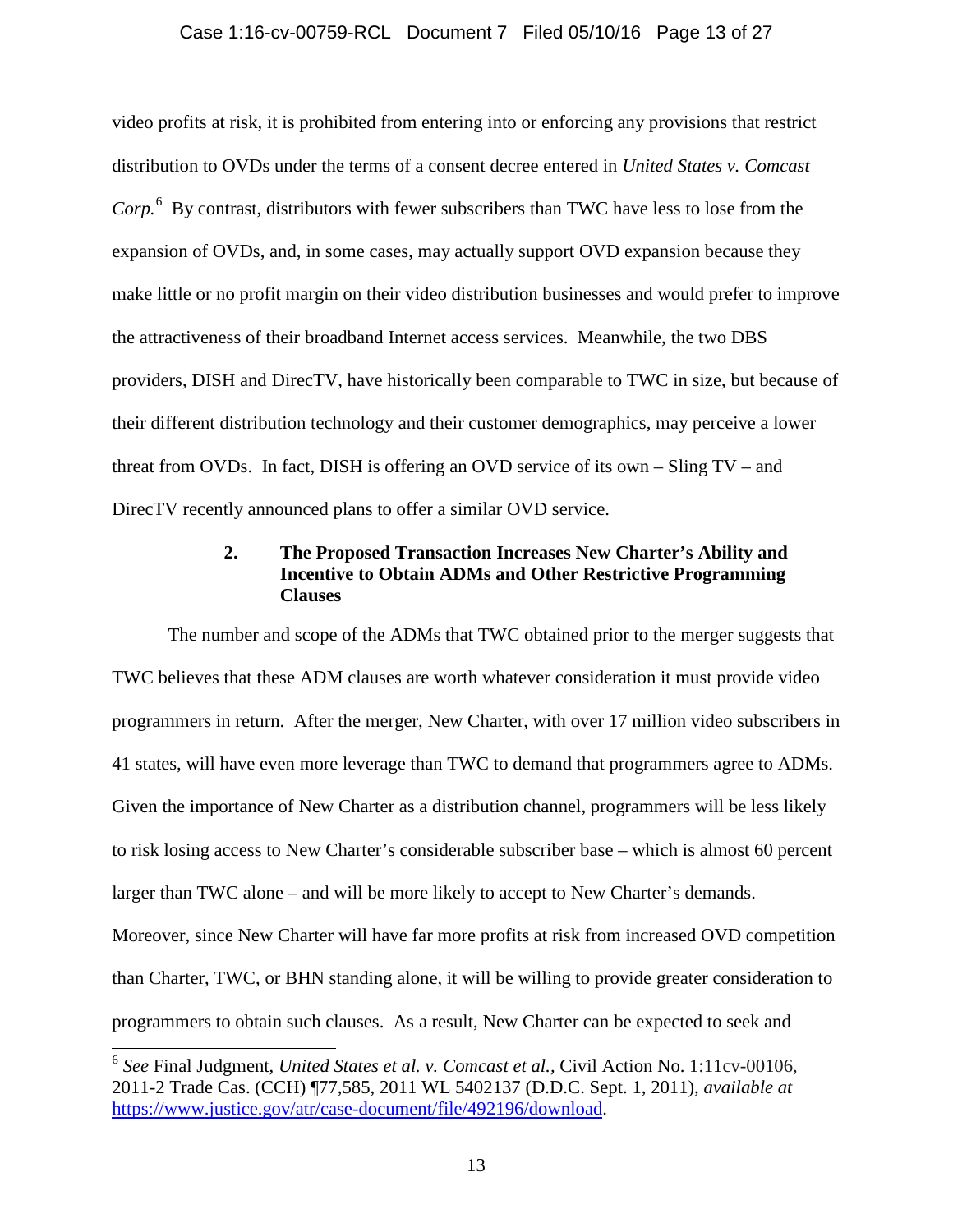#### Case 1:16-cv-00759-RCL Document 7 Filed 05/10/16 Page 14 of 27

obtain ADMs with more programmers than TWC has to date, and the ADMs are likely to be more restrictive than TWC's current ADM provisions. As alleged in the Complaint, such ADMs could negatively affect OVDs' business models and undermine their ability to provide robust video offerings that compete with the offerings of traditional MVPDs. The weakening of OVD competition will result in lower-quality services, fewer consumer choices, and higher prices.

### **4. Entry Is Unlikely to Reverse the Anticompetitive Effects of the Proposed Merger**

Successful entry into the traditional video programming distribution business is difficult and requires an enormous upfront investment to create a distribution infrastructure. As alleged in the Complaint, additional entry into wireline or DBS distribution is not likely to be significant for the next several years. Telcos have been willing to incur some of the enormous costs to modify their existing telephone infrastructure to distribute video, and will continue to do so, but only in certain areas. Other new providers, such as Google Fiber, are also expanding services, but the time and expense required to build to each new area makes expansion slow. Therefore, traditional MVPDs' market shares are likely to be fairly stable over the next several years.

 OVDs represent the most likely prospect for successful and significant competitive entry into the existing video programming distribution market. However, in addition to the other barriers they face, OVDs must obtain access to a sufficient amount of content to become viable distribution businesses, and the proposed merger will likely increase that barrier to entry even further.

### **III. EXPLANATION OF THE PROPOSED FINAL JUDGMENT**

 The proposed Final Judgment ensures that New Charter will not impede competition by using programming contracts to prevent the flow of content to OVDs. The proposed Final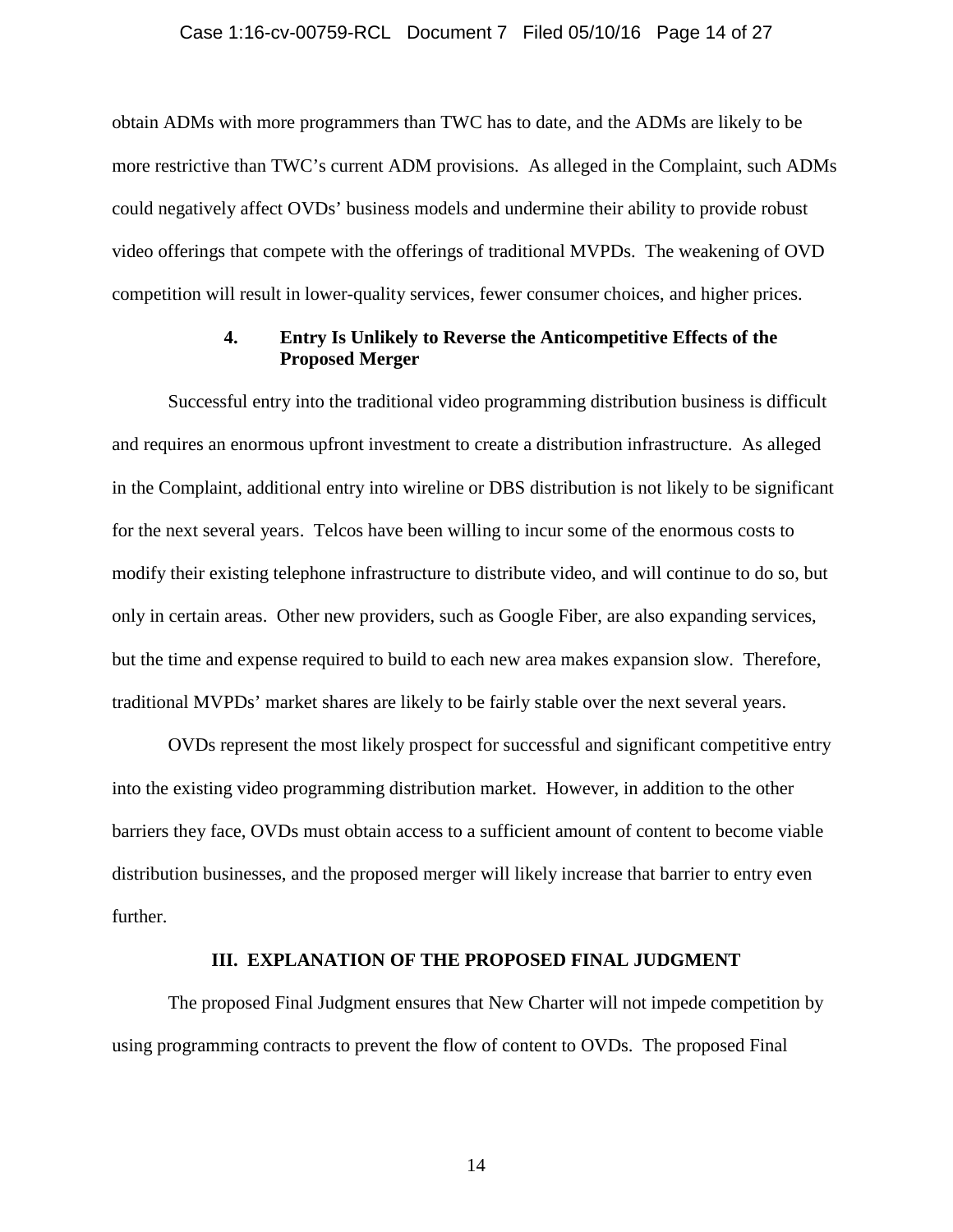#### Case 1:16-cv-00759-RCL Document 7 Filed 05/10/16 Page 15 of 27

Judgment thereby protects consumers by eliminating the likely anticompetitive effects of the proposed merger alleged in the Complaint.

### **A. The Proposed Final Judgment Prohibits Defendants from Limiting Distribution to OVDs through Restrictive Licensing Practices**

As discussed above, certain types of contract provisions, such as ADMs, can have the purpose and effect of limiting distribution to OVDs. However, not all provisions that limit distribution are anticompetitive. Reflecting this reality, Sections IV.A and IV.B of the proposed Final Judgment set forth broad prohibitions on restrictive contracting practices, while Section IV.C delineates a narrowly tailored set of exceptions. Taken together, these provisions ensure that New Charter cannot use restrictive contract terms to harm the development of OVDs, but preserve programmers' incentives to produce quality programming and New Charter's ability to compete with other distributors to obtain marquee content.

Section IV.A of the proposed Final Judgment prohibits New Charter from entering into or enforcing agreements that forbid, limit, or create incentives to limit the provision of video programming to OVDs. This language prevents New Charter from enforcing the ADM provisions in current TWC contracts, or from entering into new provisions.

Section IV.B provides additional detail as to the types of terms that could create "incentives to limit" distribution to OVDs. The Department's investigation revealed that TWC has obtained ADM provisions for the purpose of attempting to limit distribution to OVDs. However, once those agreements are prohibited, New Charter could substitute ADMs with more subtle types of contract provisions that do not directly limit distribution to OVDs, but make it financially unattractive for video programmers to license content to OVDs. For instance, absent relief, New Charter could enter into an agreement that permits a video programmer to license content to an OVD, but specifies that so licensing will entitle New Charter to a massive license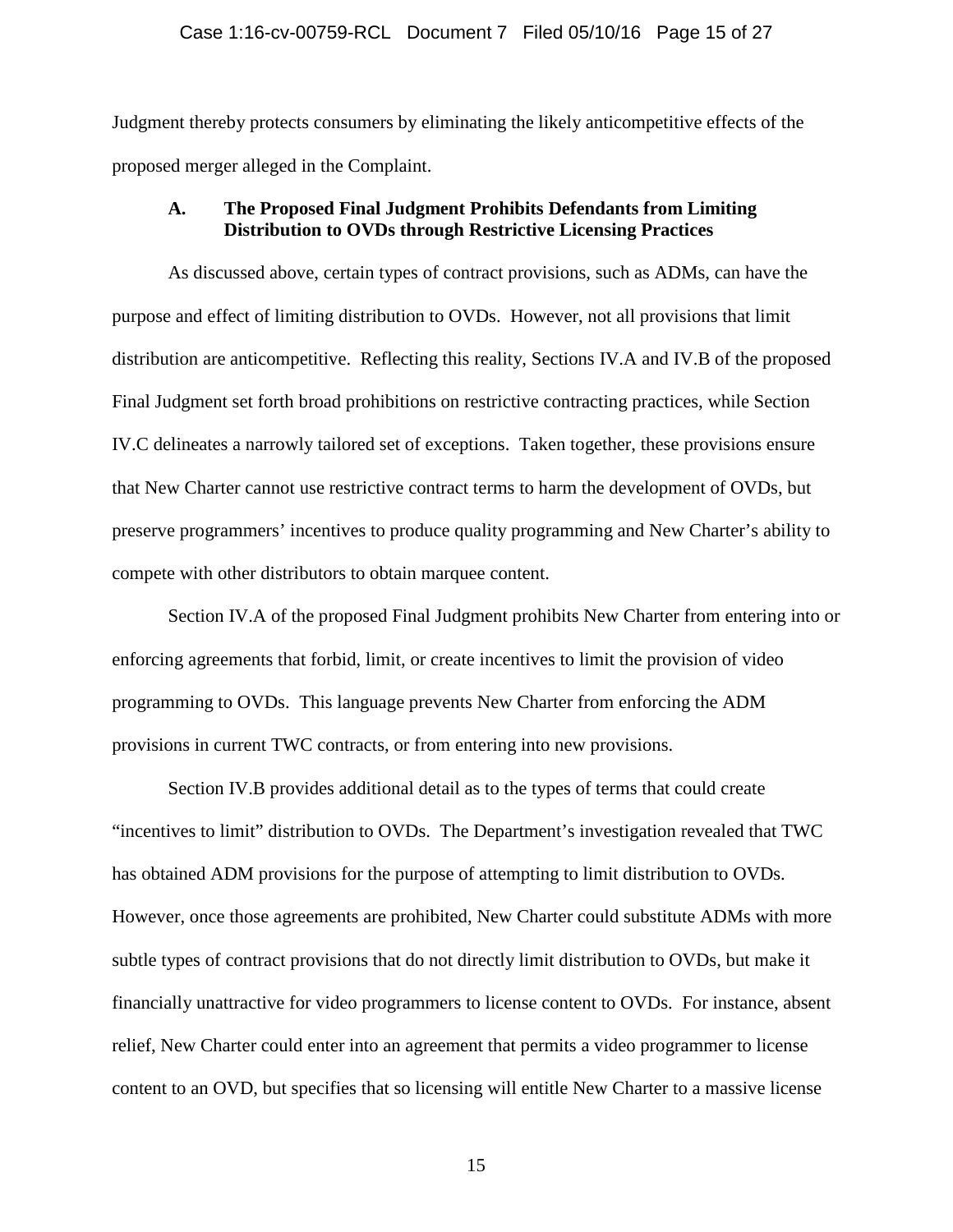## Case 1:16-cv-00759-RCL Document 7 Filed 05/10/16 Page 16 of 27

fee discount. To prevent evasion of the ban on ADMs, Section IV.B.1 clarifies that such "penalty" provisions that create incentives to limit distribution to OVDs are not permitted.

Alternatively, New Charter could enter into certain kinds of "most favored nation" ("MFN") provisions that are designed to create incentives to limit distribution to OVDs. Although MFN provisions are ubiquitous in the industry – for example, many MVPDs use MFN provisions entitling the MVPD to the lowest license fee that the programmer offers to any other MVPD – the Department's investigation revealed that some MVPDs were utilizing certain provisions that, while referred to as "MFNs," actually require much more than equal treatment. Specifically, some provisions, commonly referred to as "unconditional MFNs" or "cherrypicking MFNs," require that a programmer provide an MVPD the most favorable term the programmer has offered to any other distributor, even if that other distributor agreed to additional payment or other conditions in exchange for receiving that term.<sup>7</sup> As a result of an unconditional MFN, the programmer may be reluctant to license the additional content to the other distributor in the first place.

Although unconditional MFNs are uncommon today, and the Defendants have only a few such provisions in their current contracts, the Department was concerned that New Charter could replace ADMs with unconditional MFNs in an effort to circumvent the proposed Final Judgment. For example, New Charter might obtain an unconditional MFN from a programmer that would entitle New Charter to receive at no additional cost any content a programmer makes available to

<sup>7</sup> For example, a programmer may enter into an agreement with Distributor A that provides Distributor A with extra content (for instance, additional video-on-demand rights) in exchange for an extra payment. If the programmer has an unconditional MFN with Distributor B, the programmer may then be required to provide the additional video-on-demand rights to Distributor B *without Distributor B having to make the extra payment*. By contrast, a more typical – and less problematic – MFN would entitle Distributor B to the additional content only if Distributor B agreed to pay the same additional fee paid by Distributor A.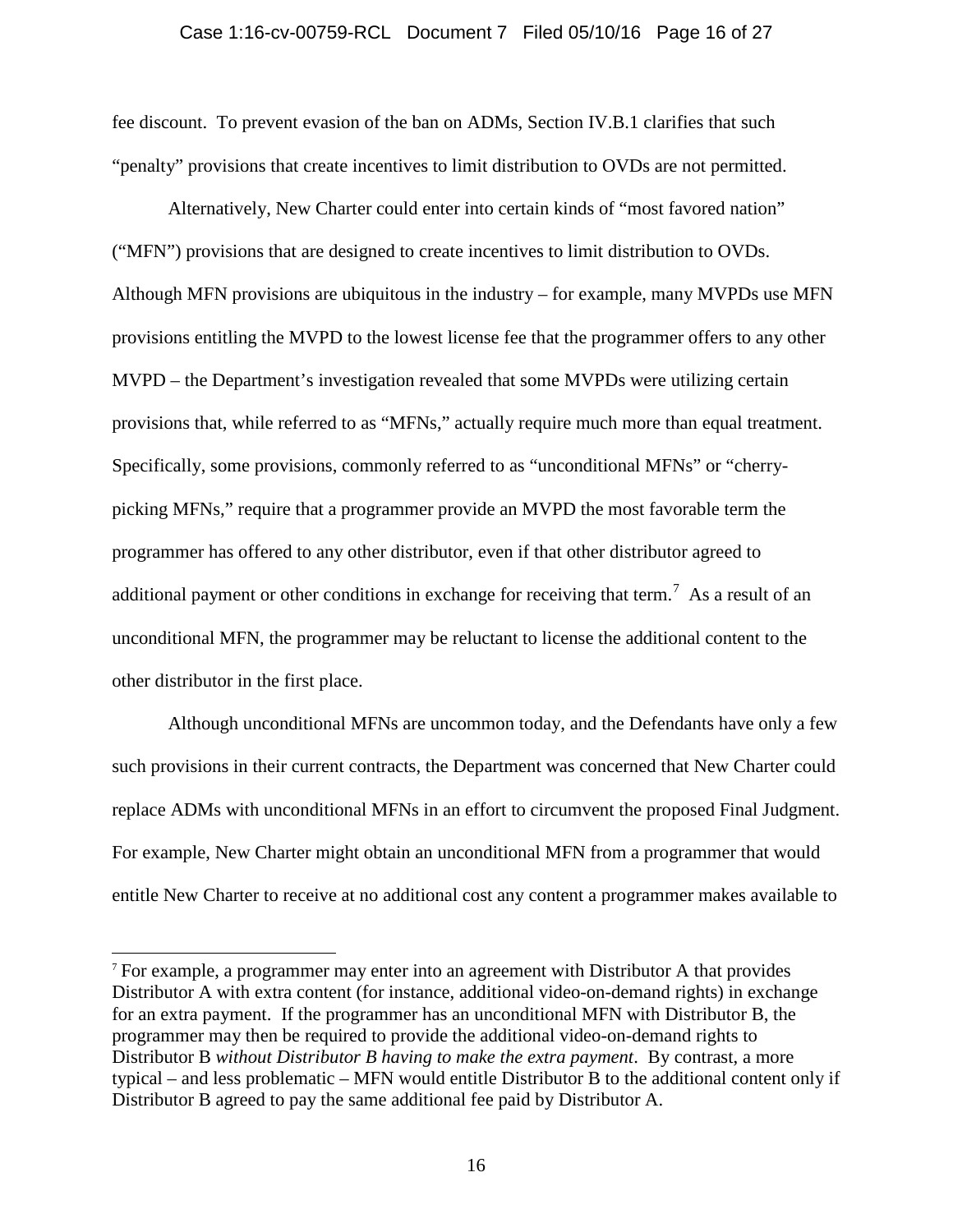#### Case 1:16-cv-00759-RCL Document 7 Filed 05/10/16 Page 17 of 27

an OVD, regardless of payments or other conditions with which the OVD must comply. In such case, by providing programming to an OVD, the programmer might face significant economic disadvantages in the form of losing the opportunity to monetize the content through distribution by New Charter. As a result, unconditional MFNs could create significant disincentives for programmers to license content to OVDs. For these reasons, Section IV.B.2 of the proposed Final Judgment prohibits New Charter from entering into or enforcing unconditional MFNs against programmers for distributing their content to OVDs.<sup>8</sup>

Section IV.C of the proposed Final Judgment establishes three narrow exceptions to the broad prohibitions in Sections IV.A and IV.B. First, New Charter may prohibit the programmer from making content available on the Internet for free for 30 days after its initial airing, if New Charter has paid a fee for the video programming. The Department's investigation revealed that such limitations on free distribution are ubiquitous in the industry, and the Department has discovered no evidence that such provisions are harmful to competition.

Second, New Charter may enter into an agreement in which the programmer provides content exclusively to New Charter, and to no other MVPD or OVD. Although uncommon, a few programmers wish to make some of their content available to only one distributor. This relationship then incentivizes the distributor to vigorously market the content, and thus can be procompetitive in some circumstances. The proposed Final Judgment ensures that New Charter can continue to compete with other distributors to obtain these kinds of exclusives. As long as the exclusivity applies to *all* other video programming distributors, and does not narrowly

 $8$  Specifically, Section IV.B.2.i provides that New Charter may not require a programmer to provide New Charter the same terms offered to an OVD unless New Charter also accepts any conditions that are integrally related, logically linked, or directly tied to those terms. The language chosen for this provision mirrors language that is common in conditional MFN provisions throughout the industry. Also consistent with other conditional MFNs in the industry, Section IV.B.2.ii states that Charter need not comply with related terms and conditions if it is unable to do so for technological or regulatory reasons.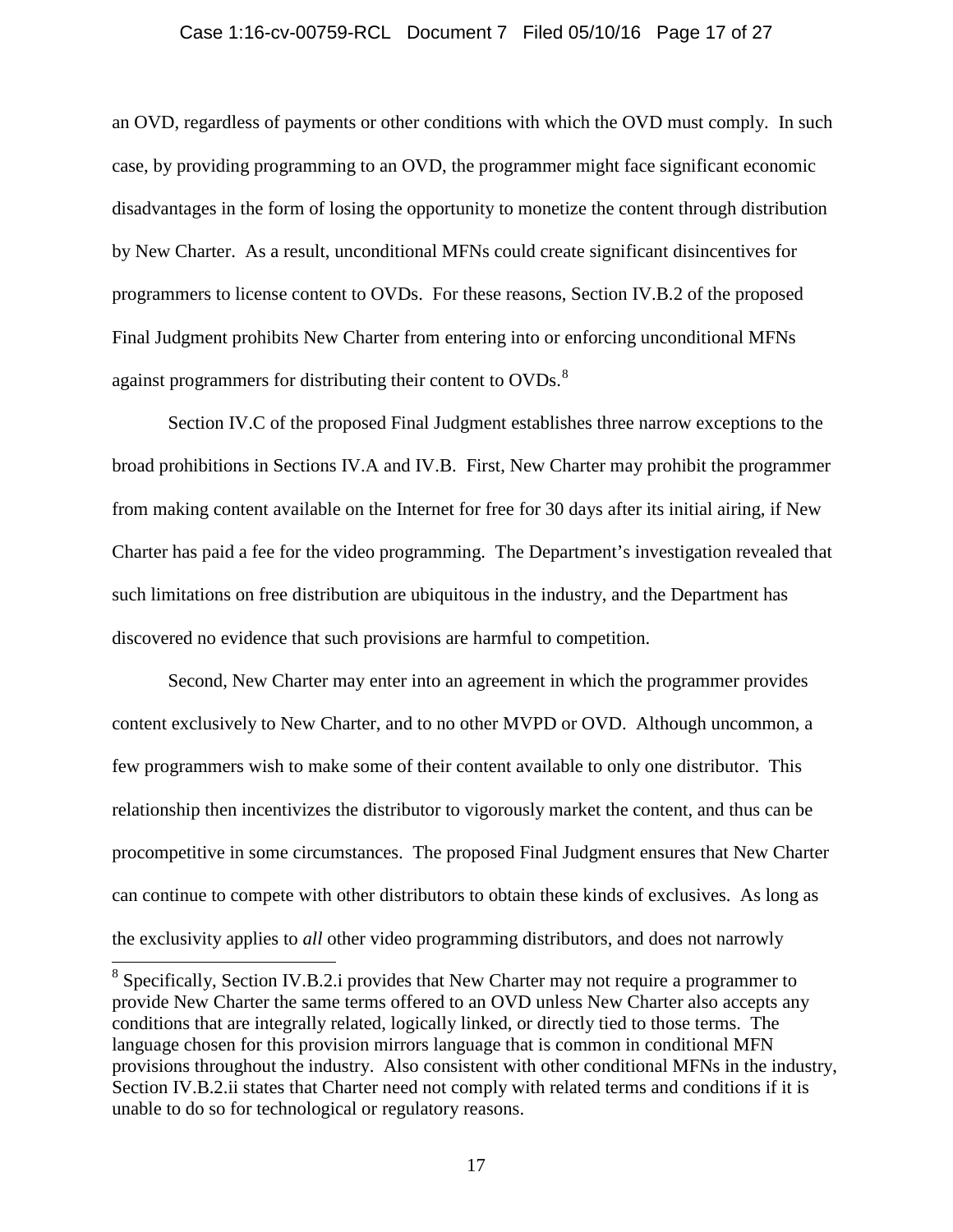## Case 1:16-cv-00759-RCL Document 7 Filed 05/10/16 Page 18 of 27

prohibit distribution only to OVDs, the Department has no basis to believe such provisions will always or usually be harmful.<sup>9</sup>

Third, New Charter may condition carriage of programming on its cable system on terms which require it to receive as favorable material terms as other MVPDs or OVDs, except to the extent such terms would be inconsistent with the purpose of the proposed Final Judgment. That is, New Charter may enter into the kinds of ordinary conditional MFNs that are ubiquitous in the industry, such as a provision which entitles New Charter to the lowest license fee paid by any other distributor. This provision explicitly does not override Section IV.B.2's ban on the application of unconditional MFNs to OVD distribution. Importantly, New Charter may not use MFNs as a back door to obtain provisions which are otherwise "inconsistent with the purpose of Sections A and B." For instance, even if another distributor obtains a provision which "create[s] incentives to limit" a programmer's provision of programming to an OVD, New Charter cannot use an MFN to add that other distributor's provision to New Charter's own contract.

## **2. The Proposed Final Judgment Prohibits Defendants from Discriminating Against, Retaliating Against, or Punishing Video Programmers**

Section IV.D of the proposed Final Judgment prohibits Defendants from discriminating against, retaliating against, or punishing any Video Programmer for providing programming to any OVD. This provision ensures that even though Defendants are no longer permitted to contractually prohibit or deter video programmers from licensing content to OVDs, the Defendants are not able to instead deter such licensing through threats or punishment. Section IV.D also prohibits Defendants from discriminating against, retaliating against, or punishing any video programmer for invoking any provisions of the proposed Final Judgment or any FCC rule

<sup>&</sup>lt;sup>9</sup> The Department retains the authority to challenge under Sections 1 or 2 of the Sherman Act any exclusive agreement in the future that the evidence demonstrates unreasonably restrains trade or creates or enhances monopoly power. *See* Proposed Final Judgment at § VII (No Limitation of Government Rights).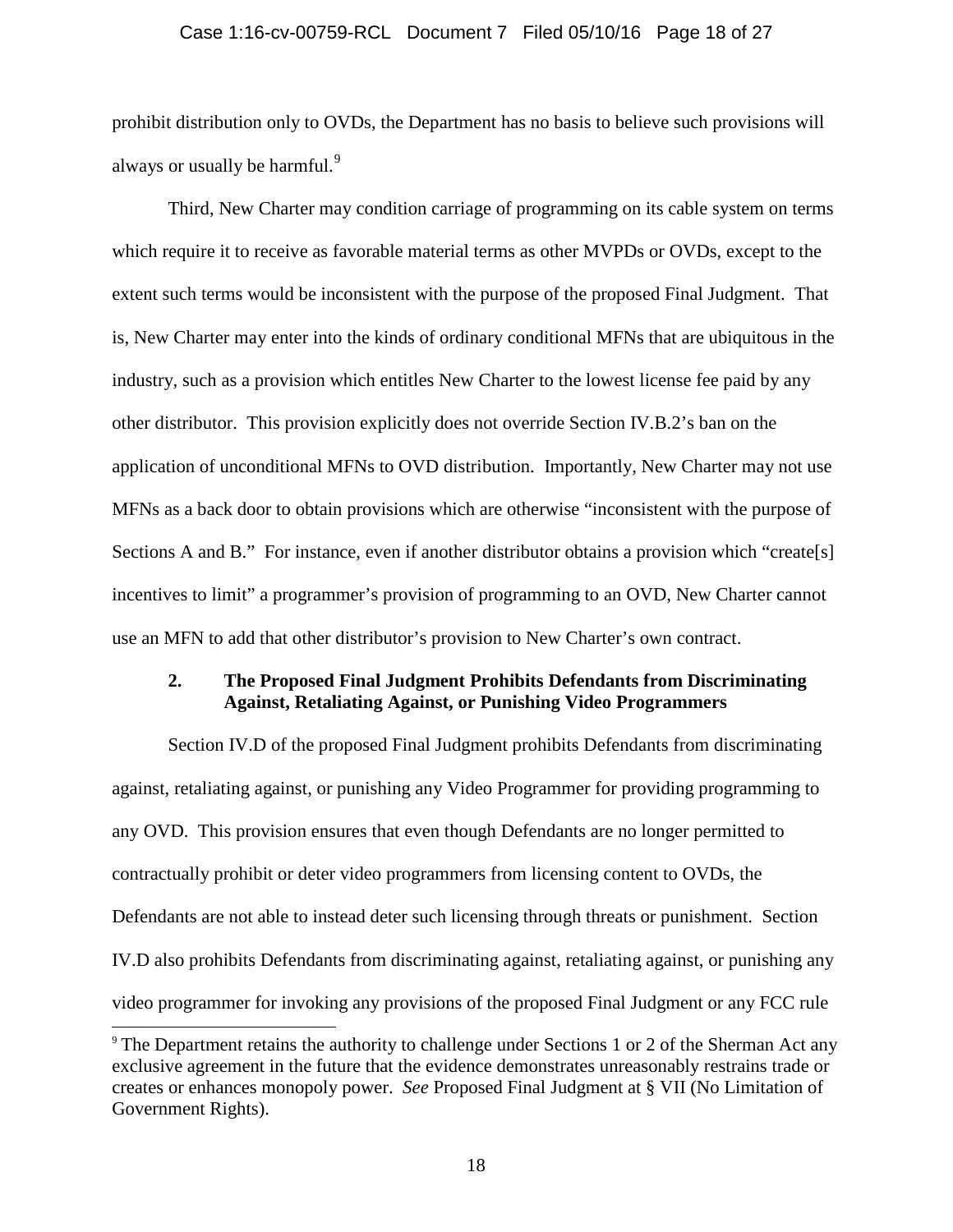## Case 1:16-cv-00759-RCL Document 7 Filed 05/10/16 Page 19 of 27

or order, or for furnishing information to the Department concerning Defendants' compliance with the proposed Final Judgment.

Negotiations between video programmers and MVPDs are often contentious, high-stakes affairs, and it is common for one or both sides to the negotiation to threaten to walk away, or even to temporarily terminate the relationship (sometimes called a "blackout" or "going dark") in order to secure a better deal. The proposed Final Judgment is not concerned with such negotiating tactics and therefore clarifies that "[p]ursuing a more advantageous deal with a Video Programmer does not constitute discrimination, retaliation, or punishment." Rather, Section IV.D is designed to prevent situations where New Charter intentionally decides to forgo an agreement with a programmer that would otherwise be economical for New Charter in order to obtain the long-term benefits of deterring video programmers from licensing content to OVDs or cooperating with the Department or the FCC.

### **3. Provision of Defendants' FCC Interconnection Reports**

Although the Department's Complaint focuses on the likely competitive harm resulting from New Charter's imposition of ADMs and other contractual restrictions on video programmers, the Department also investigated the potential for the proposed merger to increase the price New Charter will charge Internet content companies, including OVDs, for access to its broadband subscribers. OVDs rely on broadband connections provided by other companies to reach their customers, and the Defendants are also major providers of Internet access service. Therefore, the Department examined whether the merger could increase both the incentive and ability of New Charter to use its control over the interconnection to New Charter's broadband Internet service provider network to try and disadvantage online video competitors.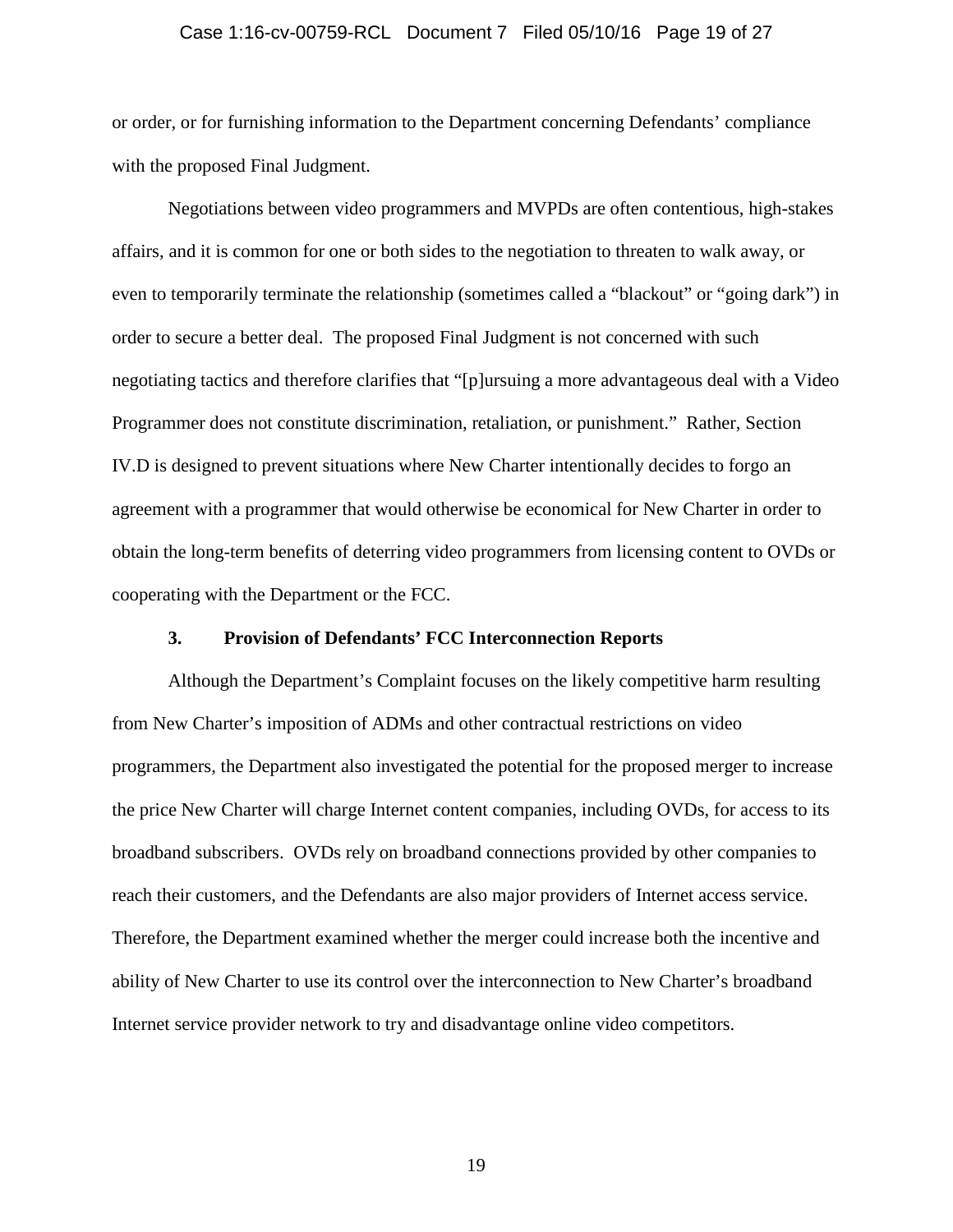## Case 1:16-cv-00759-RCL Document 7 Filed 05/10/16 Page 20 of 27

The FCC's order approving the merger imposes an obligation on New Charter to make interconnection available on a non-discriminatory, settlement-free basis to any Internet content provider, transit provider, or content delivery network ("CDN") who meets certain basic criteria. Although this policy only directly protects those sending large volumes of traffic, even smaller sources who do not qualify for direct interconnection ought to find ample bandwidth available at competitive prices because large transit and CDN providers will be guaranteed access, and could resell that capacity. Thus, the Department expects that the FCC's order will prevent any mergerrelated harm to Internet content companies, including OVDs. In light of the FCC's remedy, the Department did not target interconnection in its Complaint and elected not to pursue duplicative relief with respect to interconnection in the proposed Final Judgment. However, in order to assist the Department in monitoring future developments with regard to interconnection and in taking whatever action might be appropriate to prevent anticompetitive conduct, Section IV.E requires New Charter to provide the Department with copies of the regular reports that New Charter furnishes to the FCC pursuant to the FCC's order.

#### **D. Term of the Proposed Final Judgment**

Section VIII of the proposed Final Judgment provides that the Final Judgment will expire seven years from the date of entry. The Department believes this time period is long enough to ensure that New Charter cannot harm OVD competitors at a crucial point in their development while accounting for the rapidly evolving nature of the video distribution market. After five years, Section VIII permits Charter to request that the Department reevaluate whether the Final Judgment remains necessary to protect competition. If at such time the Department concludes that the market has evolved such that the protections of the decree are no longer necessary, it will recommend to the Court that the Final Judgment be terminated.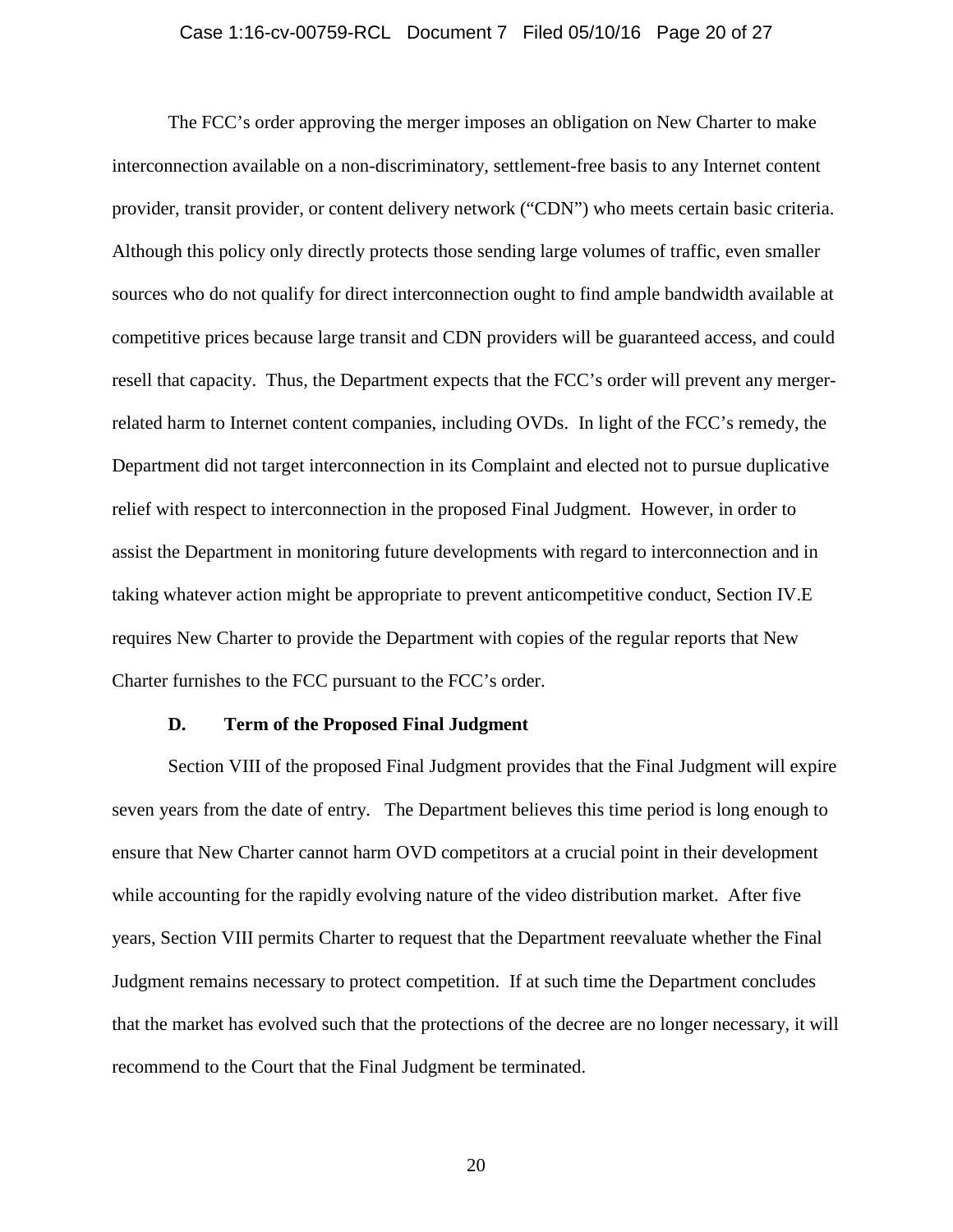#### **IV. REMEDIES AVAILABLE TO POTENTIAL PRIVATE LITIGANTS**

Section 4 of the Clayton Act, 15 U.S.C. § 15, provides that any person who has been injured as a result of conduct prohibited by the antitrust laws may bring suit in federal court to recover three times the damages the person has suffered, as well as costs and reasonable attorneys' fees. Entry of the proposed Final Judgment will neither impair nor assist the bringing of any private antitrust damage action. Under the provisions of Section 5(a) of the Clayton Act, 15 U.S.C. § 16(a), the proposed Final Judgment has no prima facie effect in any subsequent private lawsuit that may be brought against Defendants.

### **V. PROCEDURES AVAILABLE FOR MODIFICATION OF THE PROPOSED FINAL JUDGMENT**

The United States and Defendants have stipulated that the proposed Final Judgment may be entered by the Court after compliance with the provisions of the APPA, provided that the United States has not withdrawn its consent. The APPA conditions entry upon the Court's determination that the proposed Final Judgment is in the public interest.

The APPA provides a period of at least 60 days preceding the effective date of the proposed Final Judgment within which any person may submit to the United States written comments regarding the proposed Final Judgment. Any person who wishes to comment should do so within 60 days of the date of publication of this Competitive Impact Statement in the *Federal Register*, or the last date of publication in a newspaper of the summary of this Competitive Impact Statement, whichever is later. All comments received during this period will be considered by the United States, which remains free to withdraw its consent to the proposed Final Judgment at any time prior to the Court's entry of judgment. The comments and the response of the United States will be filed with the Court. In addition, comments will be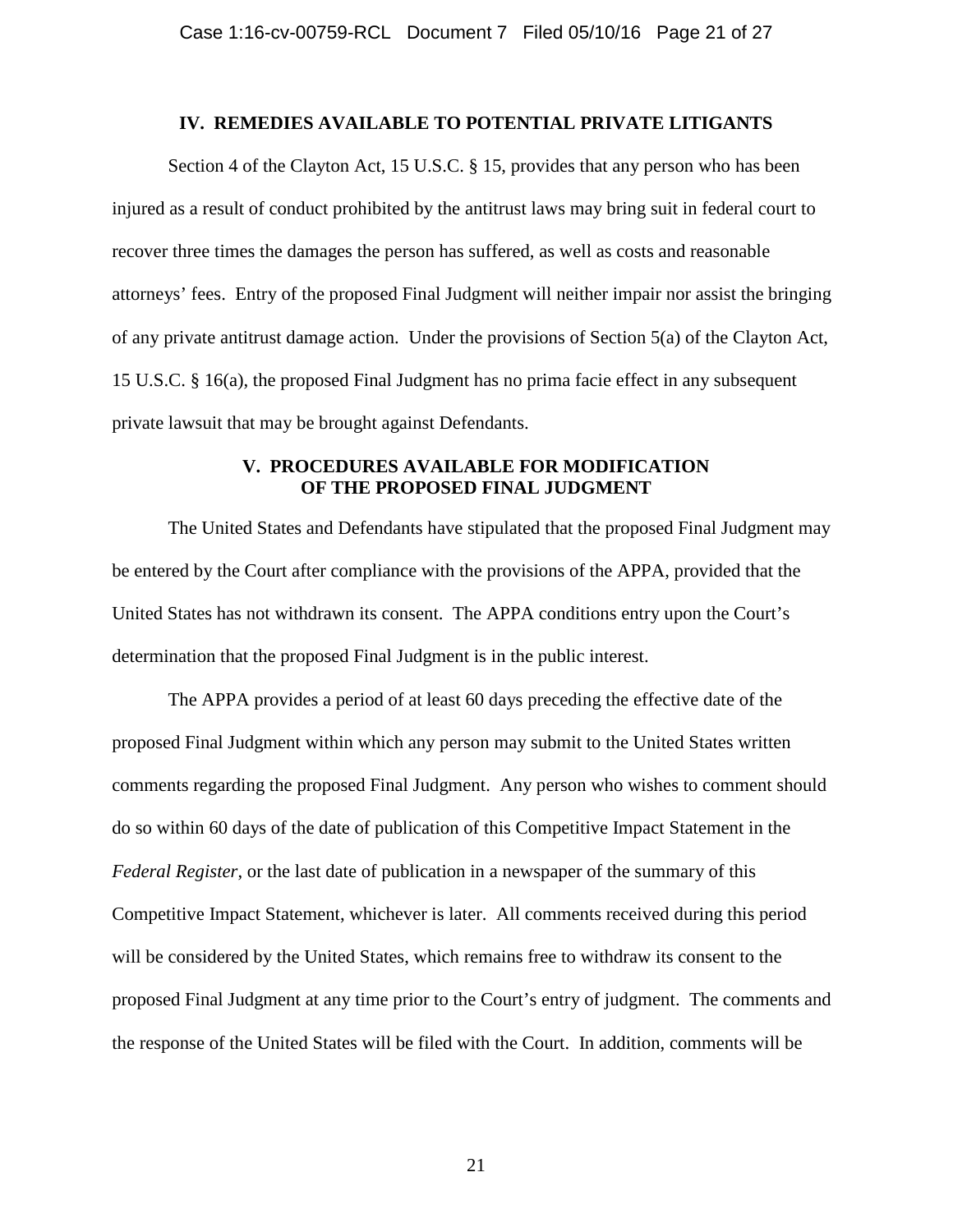## Case 1:16-cv-00759-RCL Document 7 Filed 05/10/16 Page 22 of 27

posted on the U.S. Department of Justice, Antitrust Division's internet website and, under certain circumstances, published in the *Federal Register*. Written comments should be submitted to:

> Scott A. Scheele Chief, Telecommunications and Media Enforcement Section Antitrust Division United States Department of Justice 450 Fifth Street, N.W., Suite 7000 Washington, DC 20530

The proposed Final Judgment provides that the Court retains jurisdiction over this action, and the parties may apply to the Court for any order necessary or appropriate for the modification, interpretation, or enforcement of the Final Judgment.

### **VI. ALTERNATIVES TO THE PROPOSED FINAL JUDGMENT**

The United States considered, as an alternative to the proposed Final Judgment, seeking preliminary and permanent injunctions against Defendants' transactions and proceeding to a full trial on the merits. The United States is satisfied, however, that the relief in the proposed Final Judgment will preserve competition for the provision of video programming distribution services in the United States. Thus, the proposed Final Judgment would protect competition as effectively as would any remedy available through litigation, but avoids the time, expense, and uncertainty of a full trial on the merits.

### **VII. STANDARD OF REVIEW UNDER THE APPA FOR THE PROPOSED FINAL JUDGMENT**

The Clayton Act, as amended by the APPA, requires that proposed consent judgments in antitrust cases brought by the United States be subject to a sixty-day comment period, after which the court shall determine whether entry of the proposed Final Judgment "is in the public interest." 15 U.S.C. § 16(e)(1). In making that determination, the court, in accordance with the statute as amended in 2004, is required to consider: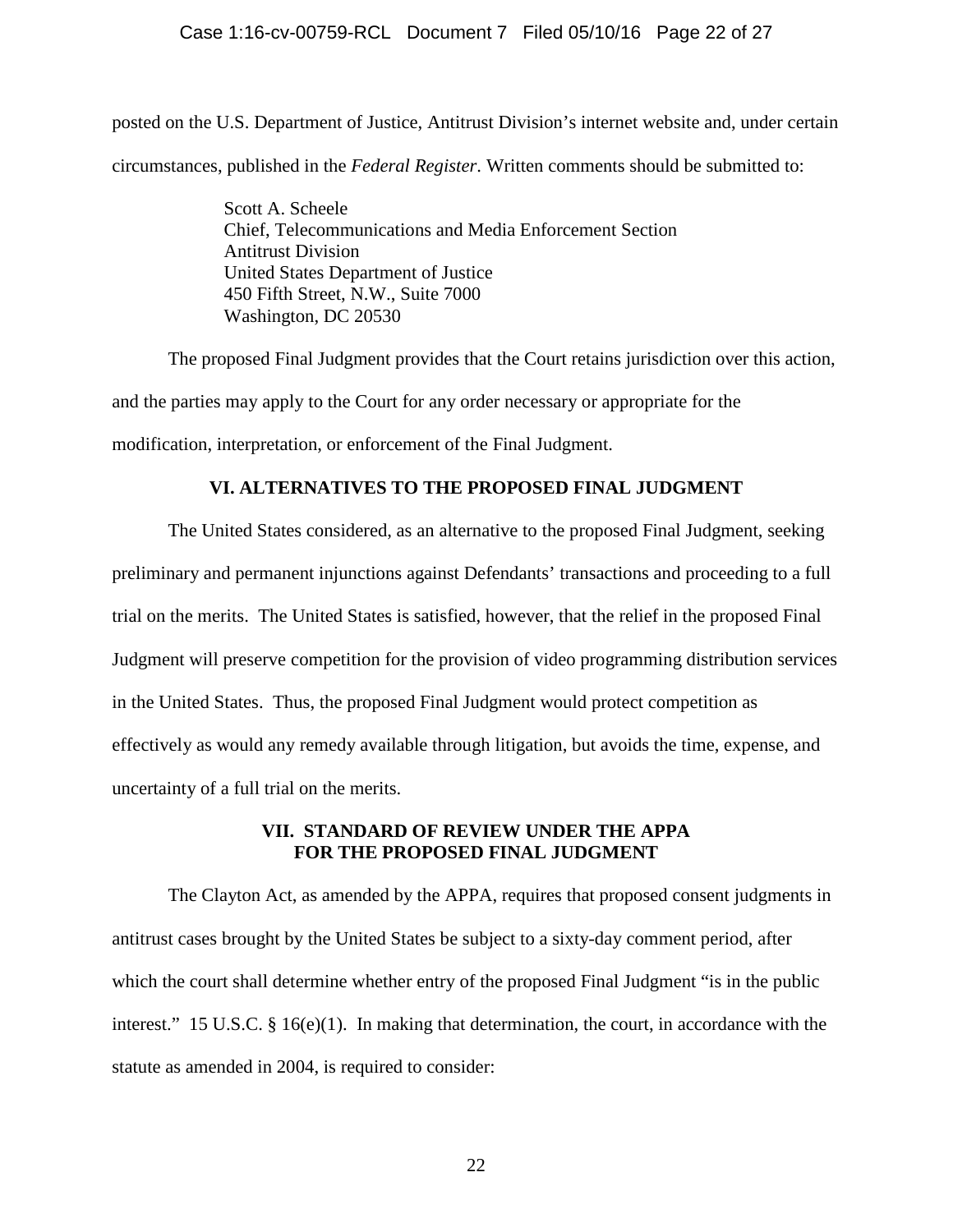(A) the competitive impact of such judgment, including termination of alleged violations, provisions for enforcement and modification, duration of relief sought, anticipated effects of alternative remedies actually considered, whether its terms are ambiguous, and any other competitive considerations bearing upon the adequacy of such judgment that the court deems necessary to a determination of whether the consent judgment is in the public interest; and

 (B) the impact of entry of such judgment upon competition in the relevant market or markets, upon the public generally and individuals alleging specific injury from the violations set forth in the complaint including consideration of the public benefit, if any, to be derived from a determination of the issues at trial.

15 U.S.C. § 16(e)(1)(A) & (B). In considering these statutory factors, the Court's inquiry is necessarily a limited one as the government is entitled to "broad discretion to settle with the defendant within the reaches of the public interest." *United States v. Microsoft Corp.*, 56 F.3d 1448, 1461 (D.C. Cir. 1995); *see generally United States v. SBC Commc'ns, Inc.*, 489 F. Supp. 2d 1 (D.D.C. 2007) (assessing public interest standard under the Tunney Act); *United States v, U.S. Airways Group, Inc.*, 38 F. Supp. 3d 69, 75 (D.D.C. 2014) (explaining that the "court's inquiry is limited" in Tunney Act settlements); *United States v. InBev N.V./S.A.*, No. 08-1965 (JR), 2009-2 Trade Cas. (CCH) ¶ 76,736, 2009 U.S. Dist. LEXIS 84787, at \*3, (D.D.C. Aug. 11, 2009) (noting that the court's review of a consent judgment is limited and only inquires "into whether the government's determination that the proposed remedies will cure the antitrust violations alleged in the complaint was reasonable, and whether the mechanism to enforce the final judgment are clear and manageable." $b^{10}$ .

As the United States Court of Appeals for the District of Columbia Circuit has held, under the APPA a court considers, among other things, the relationship between the remedy secured and the specific allegations set forth in the government's complaint, whether the decree

 $10$  The 2004 amendments substituted "shall" for "may" in directing relevant factors for courts to consider and amended the list of factors to focus on competitive considerations and to address potentially ambiguous judgment terms. *Compare* 15 U.S.C. § 16(e) (2004), *with* 15 U.S.C. § 16(e)(1) (2006); *see also SBC Commc'ns,* 489 F. Supp. 2d at 11 (concluding that the 2004 amendments "effected minimal changes" to Tunney Act review).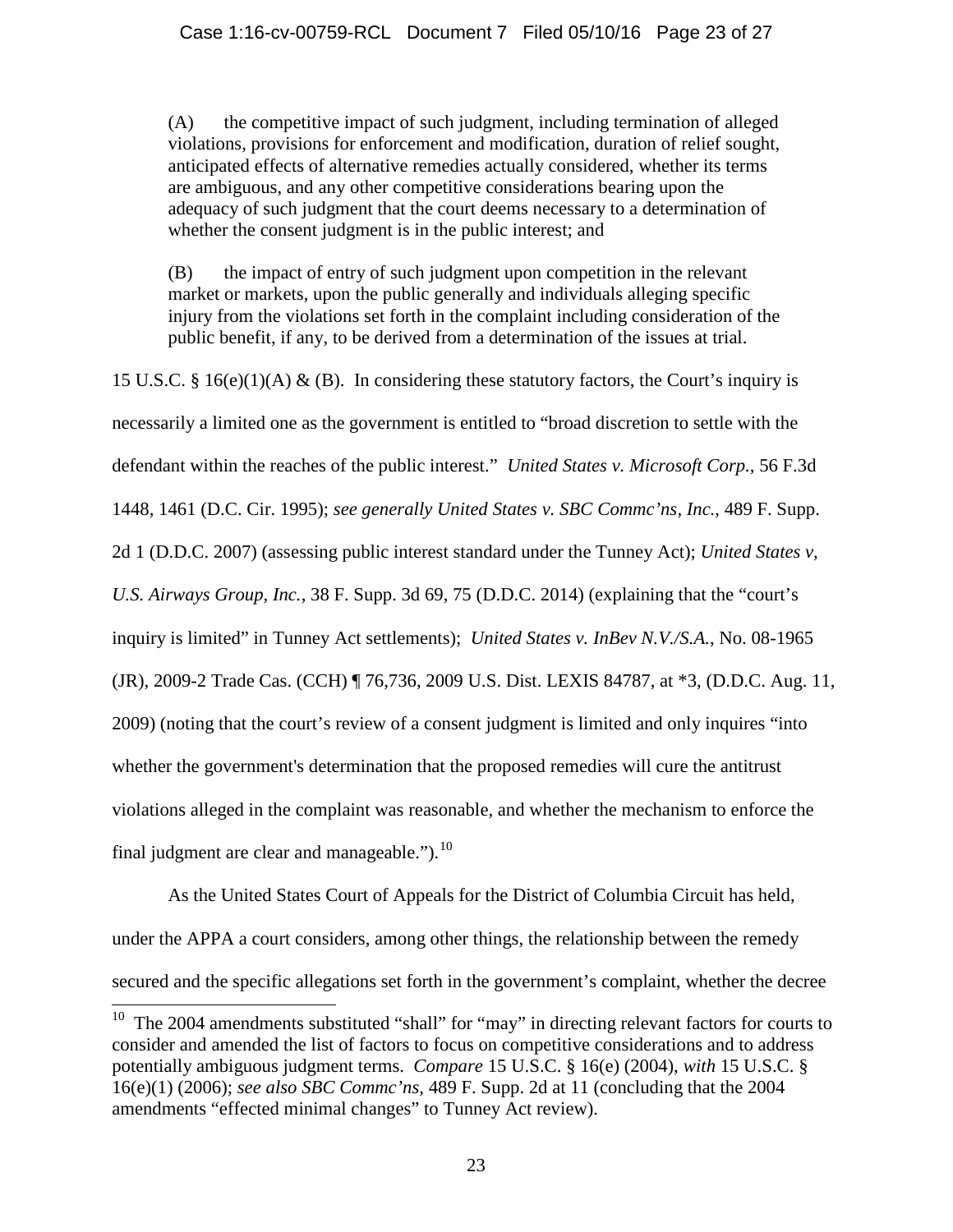### Case 1:16-cv-00759-RCL Document 7 Filed 05/10/16 Page 24 of 27

is sufficiently clear, whether enforcement mechanisms are sufficient, and whether the decree may positively harm third parties. *See Microsoft*, 56 F.3d at 1458-62. With respect to the adequacy of the relief secured by the decree, a court may not "engage in an unrestricted evaluation of what relief would best serve the public." *United States v. BNS, Inc*., 858 F.2d 456, 462 (9th Cir. 1988) (quoting *United States v. Bechtel Corp*., 648 F.2d 660, 666 (9th Cir. 1981)); *see also Microsoft*, 56 F.3d at 1460-62; *United States v. Alcoa, Inc.*, 152 F. Supp. 2d 37, 40 (D.D.C. 2001); *InBev*, 2009 U.S. Dist. LEXIS 84787, at \*3. Courts have held that:

 [t]he balancing of competing social and political interests affected by a proposed antitrust consent decree must be left, in the first instance, to the discretion of the Attorney General. The court's role in protecting the public interest is one of insuring that the government has not breached its duty to the public in consenting to the decree. The court is required to determine not whether a particular decree is the one that will best serve society, but whether the settlement is "*within the reaches of the public interest*." More elaborate requirements might undermine the effectiveness of antitrust enforcement by consent decree.

*Bechtel*, 648 F.2d at 666 (emphasis added) (citations omitted).<sup>11</sup> In determining whether a proposed settlement is in the public interest, a district court "must accord deference to the government's predictions about the efficacy of its remedies, and may not require that the remedies perfectly match the alleged violations." *SBC Commc'ns*, 489 F. Supp. 2d at 17; *see also U.S. Airways*, 38 F. Supp. 3d at 75 (noting that a court should not reject the proposed remedies because it believes others are preferable); *Microsoft*, 56 F.3d at 1461 (noting the need for courts to be "deferential to the government's predictions as to the effect of the proposed remedies"); *United States v. Archer-Daniels-Midland Co.*, 272 F. Supp. 2d 1, 6 (D.D.C. 2003)

*Cf. BNS*, 858 F.2d at 464 (holding that the court's "ultimate authority under the [APPA] is limited to approving or disapproving the consent decree"); *United States v. Gillette Co.*, 406 F. Supp. 713, 716 (D. Mass. 1975) (noting that, in this way, the court is constrained to "look at the overall picture not hypercritically, nor with a microscope, but with an artist's reducing glass"). *See generally Microsoft*, 56 F.3d at 1461 (discussing whether "the remedies [obtained in the decree are] so inconsonant with the allegations charged as to fall outside of the 'reaches of the public interest'").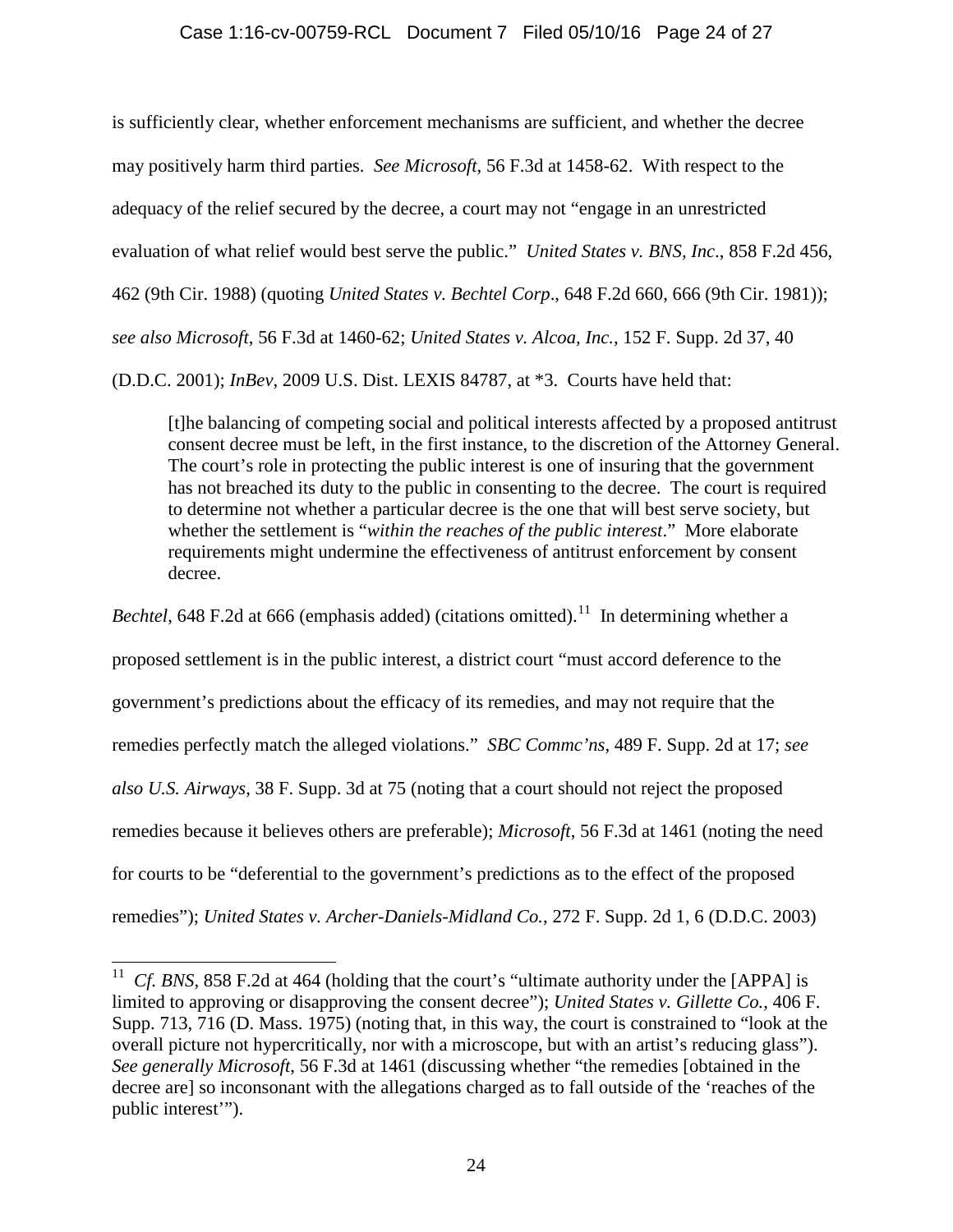## Case 1:16-cv-00759-RCL Document 7 Filed 05/10/16 Page 25 of 27

(noting that the court should grant due respect to the United States' prediction as to the effect of proposed remedies, its perception of the market structure, and its views of the nature of the case).

 Courts have greater flexibility in approving proposed consent decrees than in crafting their own decrees following a finding of liability in a litigated matter. "[A] proposed decree must be approved even if it falls short of the remedy the court would impose on its own, as long as it falls within the range of acceptability or is 'within the reaches of public interest.'" *United States v. Am. Tel. & Tel. Co.*, 552 F. Supp. 131, 151 (D.D.C. 1982) (citations omitted) (quoting *United States v. Gillette Co.*, 406 F. Supp. 713, 716 (D. Mass. 1975)), *aff'd sub nom*. *Maryland v. United States*, 460 U.S. 1001 (1983); *see also U.S. Airways*, 38 F. Supp. 3d at 76 (noting that room must be made for the government to grant concessions in the negotiation process for settlements (citing *Microsoft*, 56 F.3d at 1461); *United States v. Alcan Aluminum Ltd.*, 605 F. Supp. 619, 622 (W.D. Ky. 1985) (approving the consent decree even though the court would have imposed a greater remedy). To meet this standard, the United States "need only provide a factual basis for concluding that the settlements are reasonably adequate remedies for the alleged harms." *SBC Commc'ns*, 489 F. Supp. 2d at 17.

 Moreover, the court's role under the APPA is limited to reviewing the remedy in relationship to the violations that the United States has alleged in its Complaint, and does not authorize the court to "construct [its] own hypothetical case and then evaluate the decree against that case." *Microsoft*, 56 F.3d at 1459; *see also U.S. Airways*, 38 F. Supp. 3d at 75 (noting that the court must simply determine whether there is a factual foundation for the government's decisions such that its conclusions regarding the proposed settlements are reasonable); *InBev*, 2009 U.S. Dist. LEXIS 84787, at \*20 ("the 'public interest' is not to be measured by comparing the violations alleged in the complaint against those the court believes could have, or even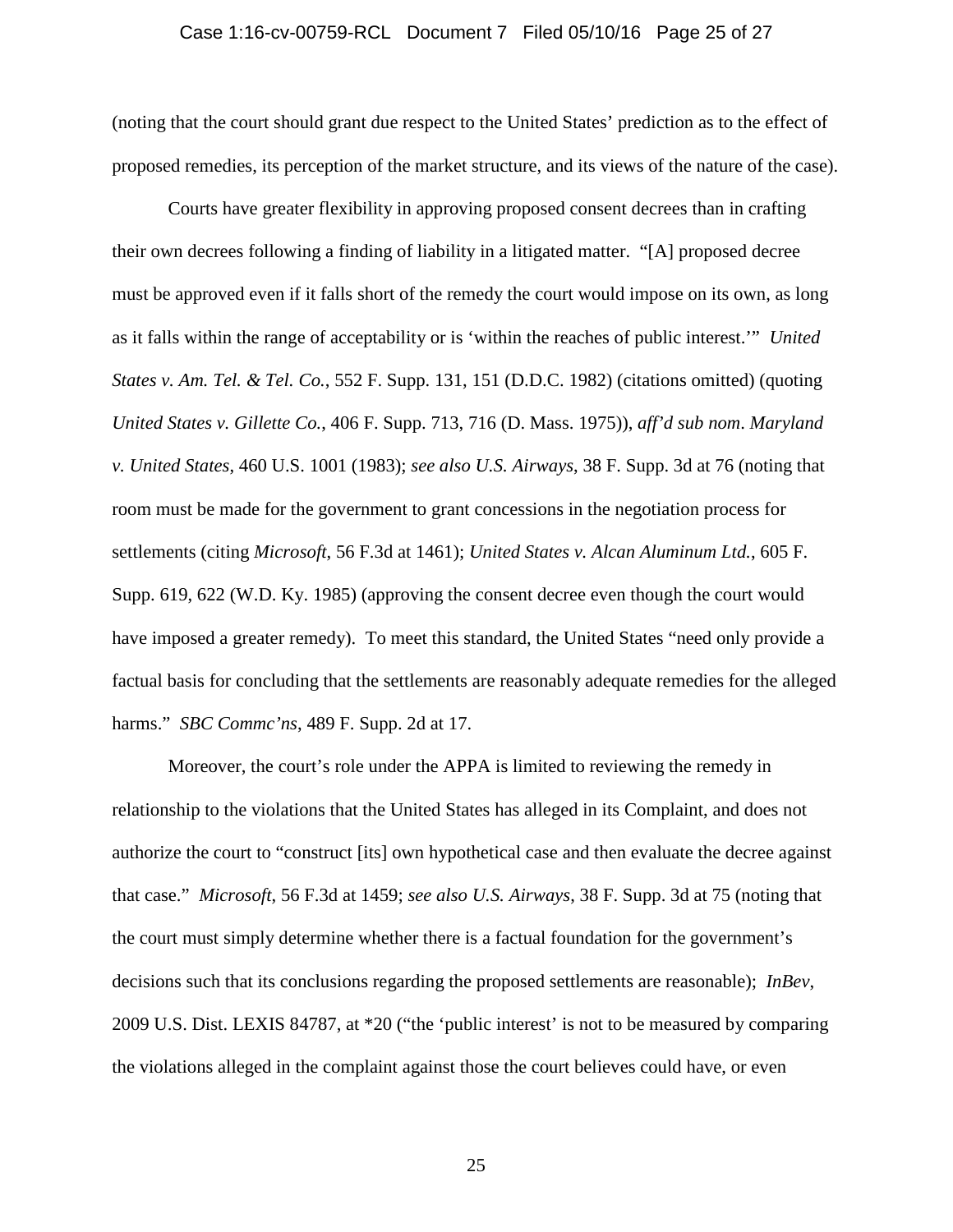# Case 1:16-cv-00759-RCL Document 7 Filed 05/10/16 Page 26 of 27

should have, been alleged"). Because the "court's authority to review the decree depends entirely on the government's exercising its prosecutorial discretion by bringing a case in the first place," it follows that "the court is only authorized to review the decree itself," and not to "effectively redraft the complaint" to inquire into other matters that the United States did not pursue. *Microsoft*, 56 F.3d at 1459-60*.* As this Court confirmed in *SBC Communications*, courts "cannot look beyond the complaint in making the public interest determination unless the complaint is drafted so narrowly as to make a mockery of judicial power." *SBC Commc'ns*, 489 F. Supp. 2d at 15.

 In its 2004 amendments, Congress made clear its intent to preserve the practical benefits of utilizing consent decrees in antitrust enforcement, adding the unambiguous instruction that "[n]othing in this section shall be construed to require the court to conduct an evidentiary hearing or to require the court to permit anyone to intervene." 15 U.S.C. § 16(e)(2); *see also U.S. Airways*, 38 F. Supp. 3d at 76 (indicating that a court is not required to hold an evidentiary hearing or to permit intervenors as part of its review under the Tunney Act). The language wrote into the statute what Congress intended when it enacted the Tunney Act in 1974, as Senator Tunney explained: "[t]he court is nowhere compelled to go to trial or to engage in extended proceedings which might have the effect of vitiating the benefits of prompt and less costly settlement through the consent decree process." 119 Cong. Rec. 24,598 (1973) (statement of Sen. Tunney). Rather, the procedure for the public interest determination is left to the discretion of the court, with the recognition that the court's "scope of review remains sharply proscribed by precedent and the nature of Tunney Act proceedings." *SBC Commc'ns*, 489 F. Supp. 2d at 11.<sup>12</sup>

<sup>12</sup> *See United States v. Enova Corp.*, 107 F. Supp. 2d 10, 17 (D.D.C. 2000) (noting that the "Tunney Act expressly allows the court to make its public interest determination on the basis of the competitive impact statement and response to comments alone"); *United States v. Mid-Am. Dairymen, Inc.*, No. 73-CV-681-W-1, 1977-1 Trade Cas. (CCH) ¶ 61,508, at 71,980, \*22 (W.D.